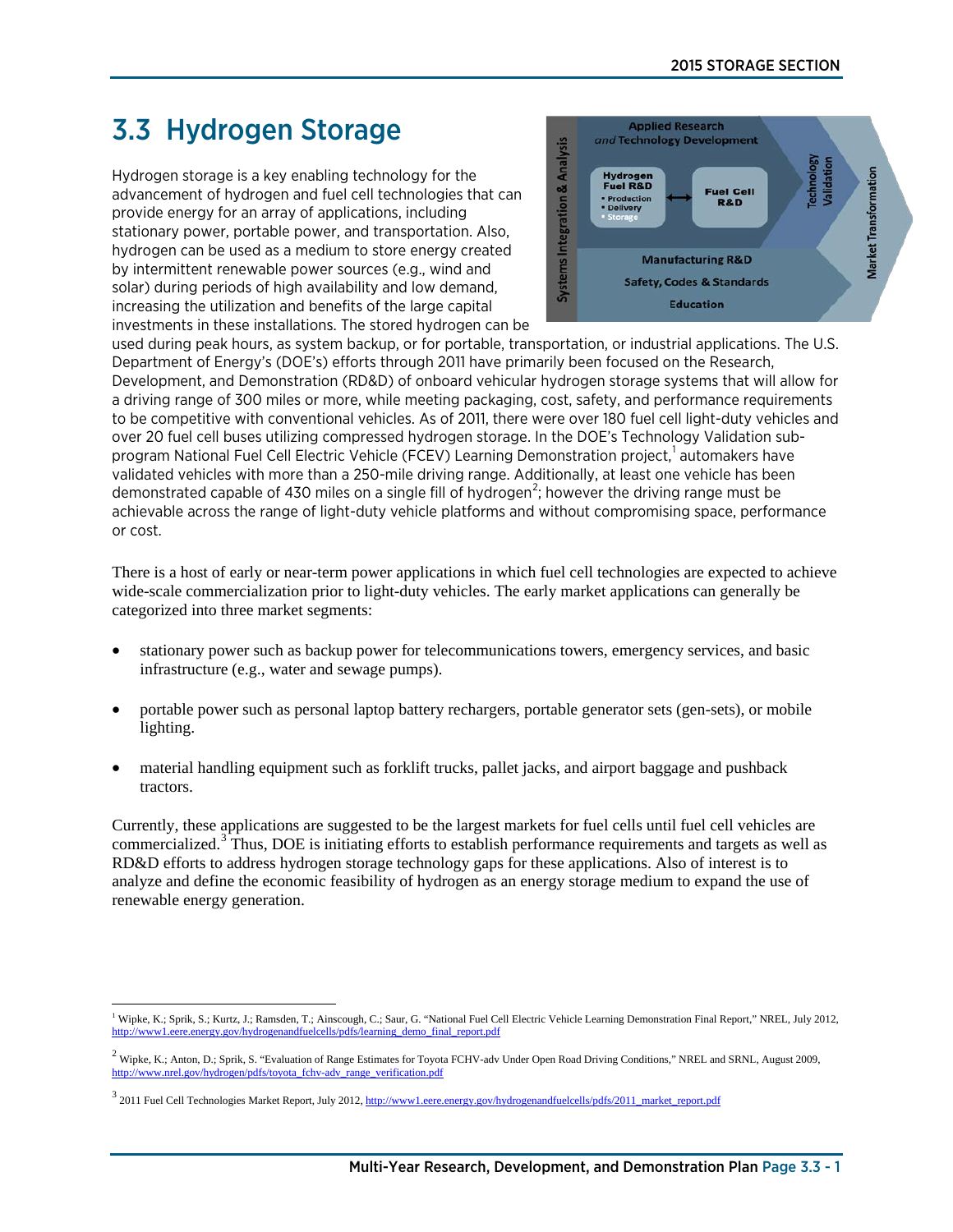# 3.3.1 Technical Goal and Objectives

### Goal

Develop and demonstrate viable hydrogen storage technologies for transportation, stationary, portable power, and specialty vehicle applications (e.g., material handling equipment (MHE), airport ground support equipment (GSE), etc.).

# **Objectives**

- By 2015, develop and verify a single-use hydrogen storage system for portable power applications achieving 0.7 kWh/kg system (2.0 wt.% hydrogen) and 1.0 kWh/L system (0.030 kg hydrogen/L) at a cost of  $$0.09/Wh_{net}$  ( $$3/g H<sub>2</sub> stored$ ).
- By 2020, develop and verify onboard automotive hydrogen storage systems achieving 1.8 kWh/kg system (5.5 wt.% hydrogen) and 1.3 kWh/L system (0.040 kg hydrogen/L) at a cost of \$10/kWh (\$333/kg H<sub>2</sub>) stored).
- By 2020, develop novel precursors and conversion processes capable of reducing the high-volume cost of high-strength carbon fiber by 25% from \$13 per pound to ~\$9 per pound.
- By 2020, develop and verify a rechargeable hydrogen storage system for portable power applications achieving 1.0 kWh/kg system (3.0 wt.% hydrogen) and 1.3 kWh/L system (0.040 kg hydrogen/L) at a cost of  $$0.4/Wh_{net}$  ( $$13/g H_{2 stored}$ ).
- By 2020, develop and verify a hydrogen storage system for MHE applications achieving 1.7 kWh/L system (0.050 kg hydrogen/L) at a cost of  $$15/kWh_{net}$  (\$500/kg H<sub>2 stored</sub>).
- Enable an ultimate full-fleet<sup>[4](#page-1-0)</sup> target of 2.5 kWh/kg system (7.5 wt.% hydrogen) and 2.3 kWh/L system (0.070 kg hydrogen  $/L$ ) at a cost of \$8/kWh (\$266/kg  $H_{2\text{ stored}}$ ) for onboard automotive hydrogen storage.

# 3.3.2 Technical Approach

 $\overline{a}$ 

Hydrogen storage research and development (R&D) focuses on advancing technologies to lower the cost and increase the efficiency of both physical storage (e.g., compressed hydrogen) and materials-based storage (e.g., sorbents, metal hydrides) technologies that can enable widespread commercialization of fuel cell systems for diverse applications across stationary, portable, and transportation sectors. Each application—light-duty vehicles, material handling equipment, gen-sets for backup power, and portable power for consumer electronics—has specific market-driven requirements for technology development.

Hydrogen storage technology development for near-term, early market fuel cell applications is focused on developing technologies that can provide an adequate amount of hydrogen to enable efficient operation of the fuel cell to meet customer-driven performance metrics in a safe, convenient, and cost-effective package. Targeted metrics are closely related to the operating requirements of the application, such as capacity (i.e., runtime), refill and discharge kinetics, durability, and operability. However, for hydrogen fuel cells to be competitive with more established incumbent technologies, such as batteries and diesel gen-sets, costs must be reduced for all system components, including hydrogen storage.

<span id="page-1-0"></span> $^4$  Full-fleet is defined as virtually all light-duty vehicle platforms (e.g., makes and models)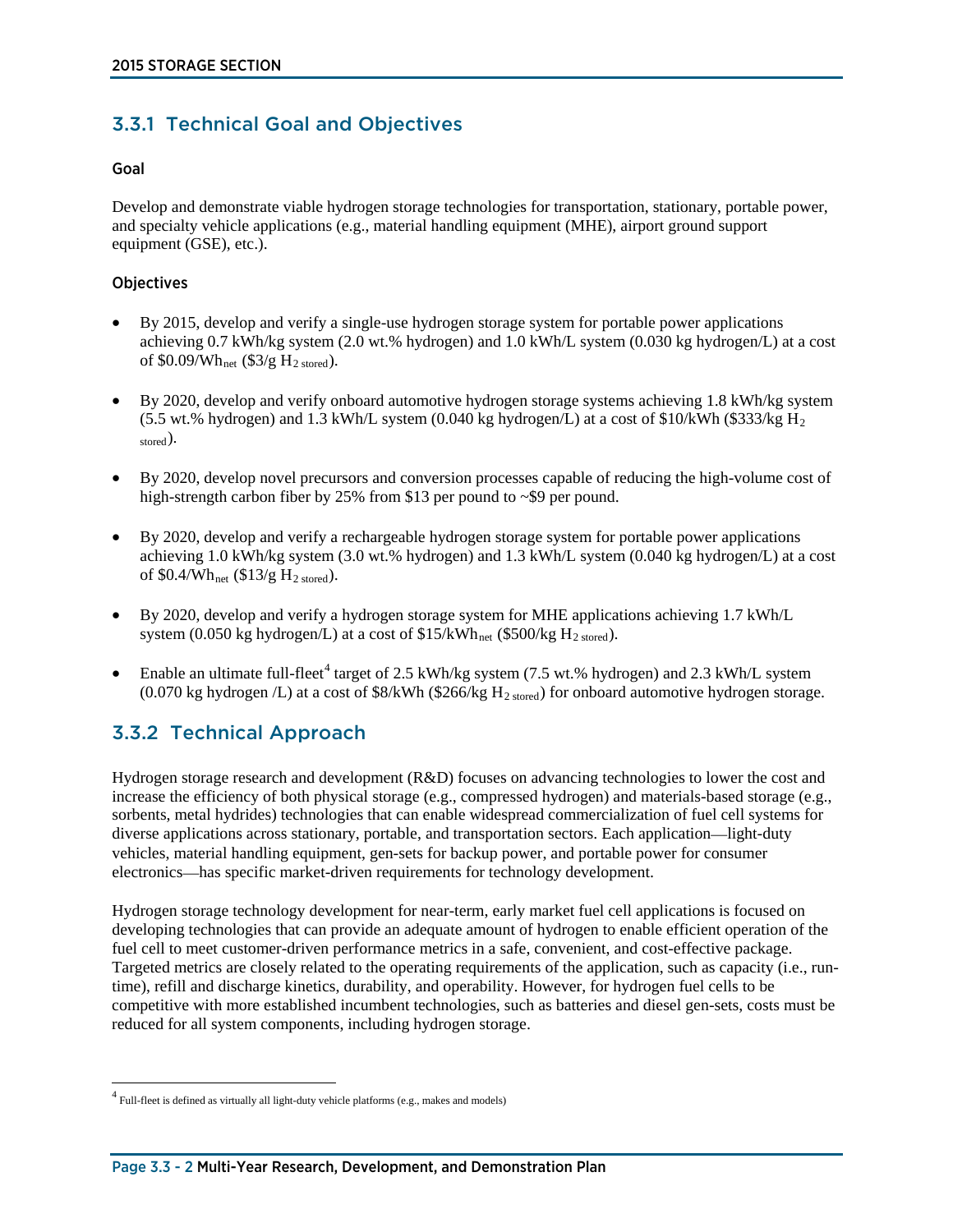Onboard hydrogen storage to enable a driving range of greater than 300 miles across all light-duty vehicle platforms is a long-term focus of the Hydrogen Storage sub-program. This driving range must be accomplished while meeting the vehicular packaging, cost, and performance requirements necessary to achieve significant market penetration of hydrogen fueled vehicles. R&D activities for vehicle refueling technologies, including the vehicle/forecourt interface, and off-board hydrogen storage will be coordinated with the Hydrogen Delivery sub-program. Hydrogen delivery entails delivering hydrogen from the point of production to the dispenser connection interface onboard the vehicle, including hydrogen storage at the fueling station (see Hydrogen Delivery Multi-Year Research, Development, and Demonstration (MYRD&D) plan section for a complete description of off-board storage).

Physical hydrogen storage (e.g., high-pressure compressed gas cylinders and cryogenic liquid tanks) has thus far been the main hydrogen storage technology used in prototype hydrogen-powered vehicles and is currently the most mature technology for use onboard vehicles. In order to enable widespread use in commercial vehicle

platforms, current physical storage efforts focus on reducing the cost of the carbon fiber composite portion of the pressure vessel, which dominates the cost of the compressed gas systems (see Figure 3.3.1). While compressed hydrogen storage is typically at ambient temperatures, cold (i.e., subambient but greater than 150 K) and cryogenic (150 K and below) compressed hydrogen storage is also being investigated due to the higher hydrogen densities achievable. Furthermore, cost-effective pressure vessels and cryogenic tank designs may be required for material-based storage approaches to meet performance requirements. Hence, efforts in advancing physical storage RD&D may also include novel concepts that would benefit material-based hydrogen storage technologies.



Figure 3.3.1 Systems Analysis sub-program cost analysis of a 700-bar Type IV hydrogen storage system shows >75% of cost is in the filament wound carbon fiber composite layer.

Material-based R&D approaches currently being pursued include reversible metal hydrides, hydrogen sorbents, and regenerable chemical hydrogen storage materials. In addition, for regenerable hydrogen storage materials, it is critical that there are cost effective and energy efficient spent fuel regeneration technologies available to complete the fuel cycle. Therefore, the Hydrogen Storage sub-program will continue to investigate and develop viable spent fuel regeneration technologies for promising regenerable chemical hydrogen storage materials.

The applied materials-based hydrogen storage technology RD&D is focused on developing materials and systems that have the potential to meet the 2015 early market and 2020 light-duty vehicle system targets with the overarching goal of meeting the 2020 early market and ultimate full fleet light-duty vehicle system targets. Specifically:

- Metal hydride materials research focuses on improving the volumetric and gravimetric capacities, hydrogen adsorption/desorption kinetics, and reaction thermodynamics of potential material candidates. Long-term cycling effects will also be investigated.
- Sorbent materials research focuses on increasing the dihydrogen binding energies, optimizing the material's pore size, increasing pore volume and surface area, and investigating effects of material densification.
- Chemical hydrogen storage materials research focuses on improving volumetric and gravimetric capacity, transient performance, other system performance requirements, and the efficient regeneration of the spent storage material.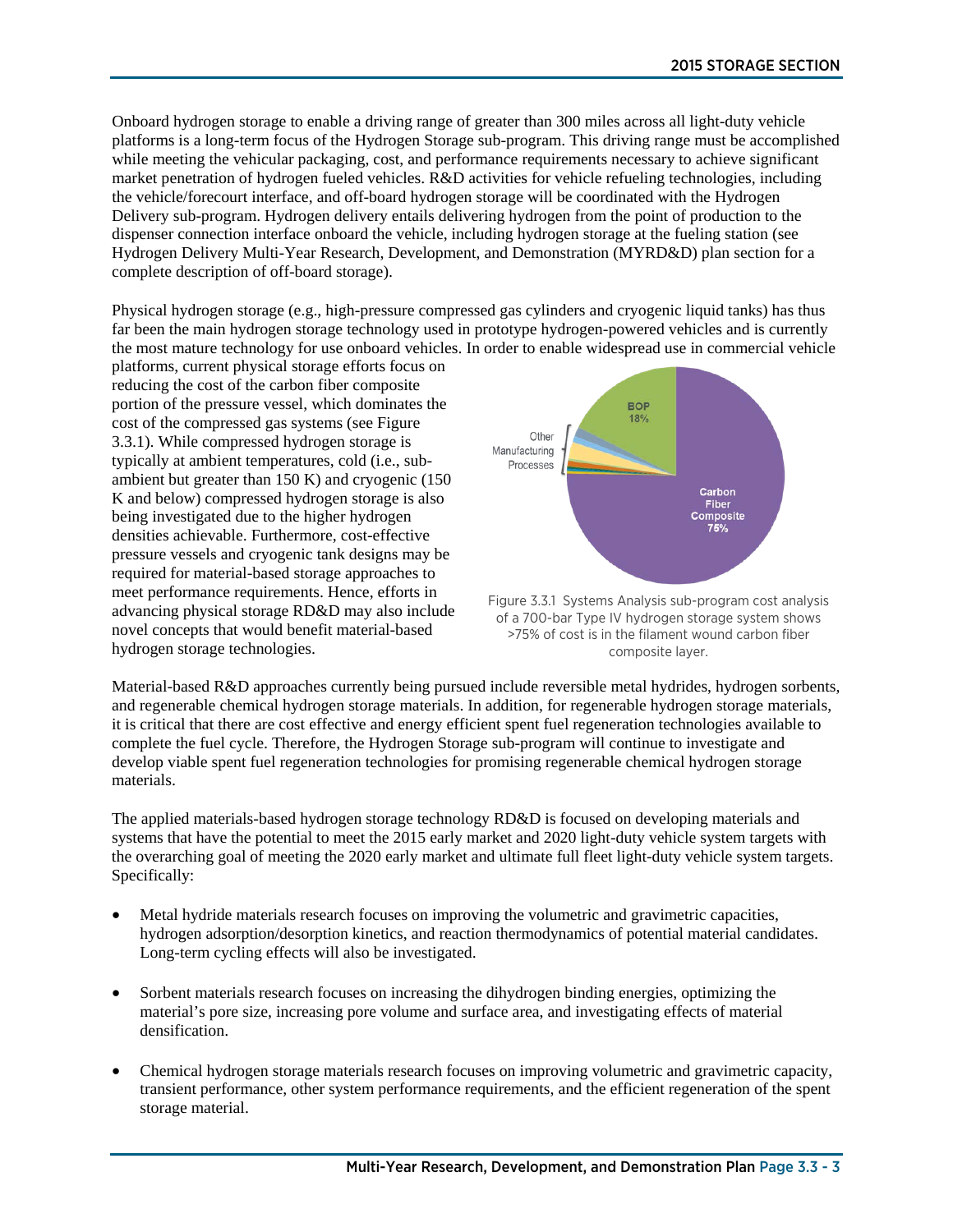Additionally, the Hydrogen Storage sub-program's RD&D portfolio includes engineering RD&D to address the engineering challenges posed by various storage technologies. These efforts include comprehensive system modeling and engineering analyses and assessments of material-based storage system technologies for detailed comparisons against the DOE performance targets for light-duty vehicles. Engineering system component RD&D, including bench-scale testing and evaluation, and conceptual design validation, is conducted to address deficiencies and enable progress towards meeting the storage system level targets.

As technologies with potential for onboard storage are down-selected, future activities on vehicle refueling requirements and technology needs will be coordinated with the Delivery sub-program. Vehicle refueling connection devices will need to be compatible with high-pressure and cryogenic storage in the near-term. In the long-term, as progress is made on material-based technologies, vehicle refueling issues such as thermal management or by-product reclamation will need to be addressed.

Beyond vehicle and early market applications, the Hydrogen Storage sub-program will begin addressing the potential of hydrogen storage in grid energy storage applications. For hydrogen use in grid energy storage applications, electrical energy that is generated in excess of the immediate demand can be used to generate hydrogen through use of an electrolyzer or reversible fuel cell. The hydrogen produced by the excess electrical energy is then stored for later consumption—conversion back to electricity when electricity demand exceeds generation capacity or in other applications such as an automotive transportation fuel. Grid energy storage is expected to facilitate the penetration of renewable energy sources, especially intermittent types such as wind and solar, and improve the flexibility, reliability, and efficiency of the grid. Cost, overall efficiency, and durability are all key barriers associated with implementing hydrogen into grid energy storage applications. Further, RD&D and analyses are required to identify the specific grid energy storage applications where hydrogen is a practical option and to determine additional engineering and technology developments required to meet key performance criteria. RD&D activities will be conducted in coordination and collaboration with the DOE Office of Electricity Delivery and Energy Reliability.

Interactions with the DOE Office of Science are ongoing to define and coordinate the basic research activities for hydrogen storage materials. The Hydrogen Storage sub-program will also conduct analyses to examine the system level performance, lifecycle cost, energy efficiency, environmental impact of the technologies, any changes in the system-level requirements that might alter the technical targets, and the progress of each technology development effort toward achieving the technical targets.

# 3.3.3 Programmatic Status

Hydrogen storage RD&D efforts were previously conducted under the framework of the National Hydrogen Storage Project. The National Hydrogen Storage Project included independent projects and Centers of Excellence (CoEs) in applied hydrogen storage RD&D funded by the DOE Office of Energy Efficiency and Renewable Energy and basic research projects for hydrogen storage funded by the DOE Office of Science.

During that time, the Hydrogen Storage sub-program established three competitively selected CoEs that operated from 2005 to 2010 for a concerted effort to discover and develop low-pressure hydrogen storage materials. The three CoEs focused on the development of: 1) high-capacity metal hydrides including borohydrides, destabilized metal hydrides, and lightweight multinary alloys; 2) chemical hydrogen storage materials including liquid chemical hydrogen carriers and boron-based materials; and 3) sorbents including novel metal-carbon hybrids, metal-organic framework materials, polymers, and other nanostructured, high surface area materials. The three CoEs made significant progress in discovering and developing new and innovative hydrogen storage materials as well as progress towards meeting the onboard vehicular hydrogen storage targets. However, while this effort led to the discovery of many new types of hydrogen storage materials, no current material can meet all of the onboard targets simultaneously. Therefore, the Hydrogen Storage sub-program will continue to add new material development R&D projects to its portfolio. Final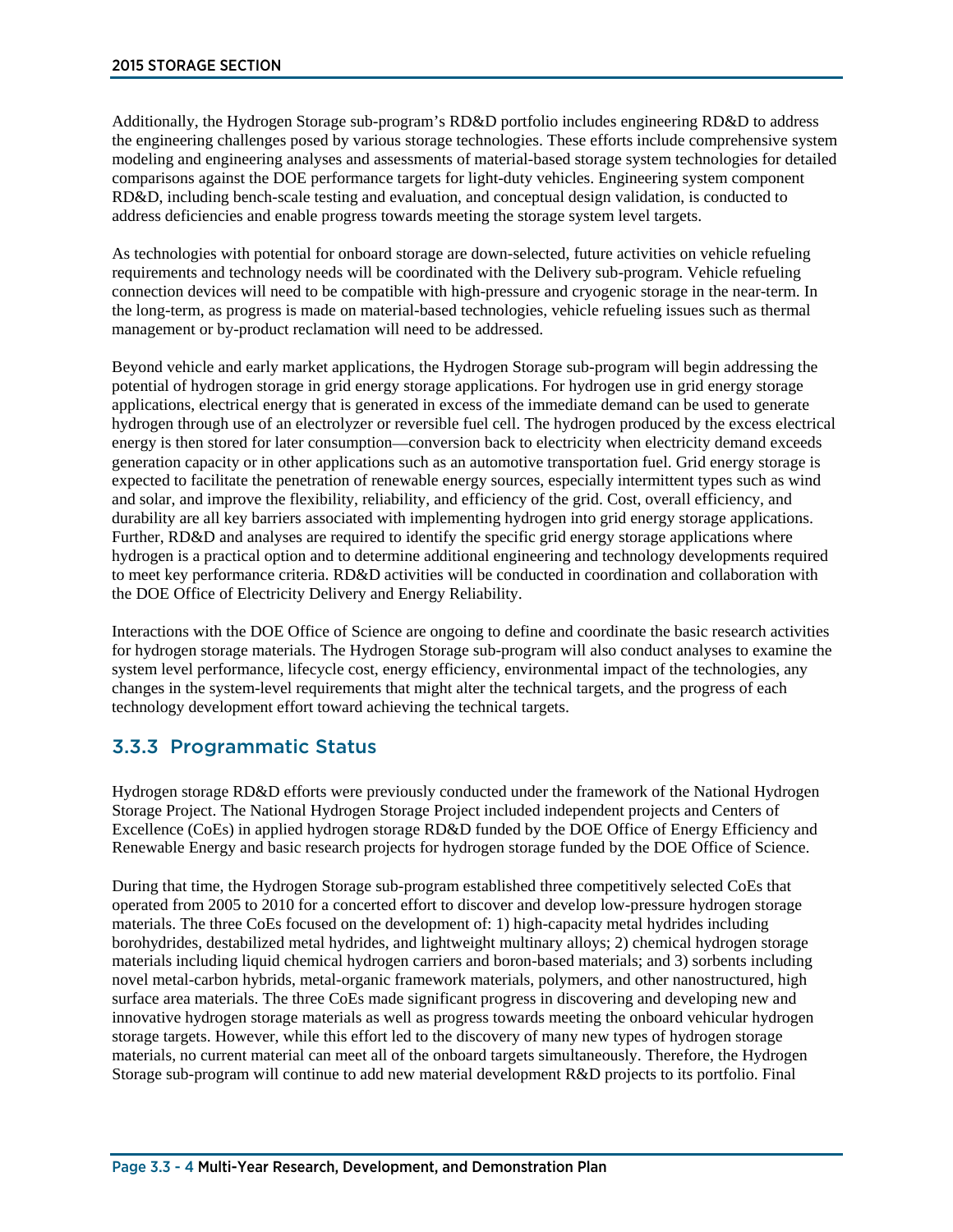reports from each of the three CoEs are available through the Fuel Cell Technologies website at: [http://www1.eere.energy.gov/hydrogenandfuelcells/hydrogen\\_publications.html#h2\\_storage.](http://www1.eere.energy.gov/hydrogenandfuelcells/hydrogen_publications.html#h2_storage)

# Current Activities

To address the critical challenge of hydrogen storage for stationary, portable, and transportation applications, as well as energy storage for variable renewables, the Hydrogen Storage sub-program continues with its overarching strategy to conduct RD&D through a comprehensive portfolio of competitively awarded projects that include applied, target-oriented research of advanced concepts, innovative chemistries, and novel materials, as well as engineering RD&D with the potential to meet onboard vehicular, material handling equipment, and/or portable power hydrogen storage targets. The organization of the Hydrogen Storage project portfolio is shown in Figure 3.3.2. The Hydrogen Storage portfolio consists of independent and collaborative efforts led by universities, companies, and Federal and National laboratories. Within the portfolio, activities exist that address both physical and materials-based technologies as well as cross-cutting activities of testing and analysis. The sub-program rigorously assesses emerging technologies based on performance, cost, lifecycle energy efficiencies, and environmental impact through storage systems analysis and engineering activities.



1. Coordinated by DOE Energy Efficiency and Renewable Energy, Fuel Cells Technologies Program

2. Basic science for hydrogen storage conducted through DOE Office of Science, Basic Energy Sciences

3. Coordinated with Delivery Program element

Figure 3.3.2 Structure of the DOE Hydrogen Storage activities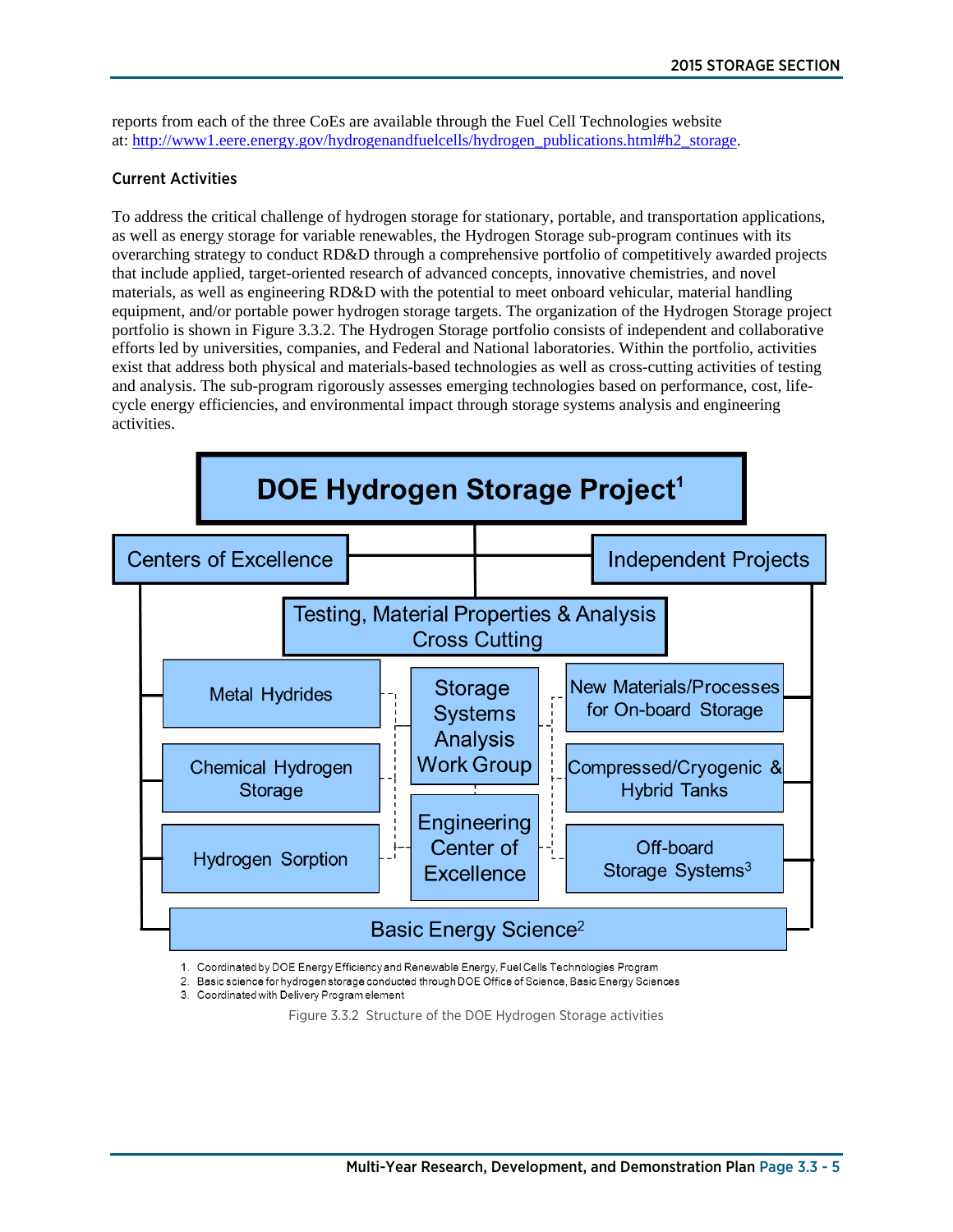|                          | Table 3.3.1 Hydrogen Storage Sub-Program Current (2015) Activities                                                                                                                                                                                                                                                                                                                                                                                                     |                                                                                                                                                                                                                                                                                                                                                                                                                                                                                                                                                                                                                                                                                                                                                                                                                                                                                                                                                                                                                                                                                                                                                                                                                                                                                                                                                                                                                                                                                                                          |
|--------------------------|------------------------------------------------------------------------------------------------------------------------------------------------------------------------------------------------------------------------------------------------------------------------------------------------------------------------------------------------------------------------------------------------------------------------------------------------------------------------|--------------------------------------------------------------------------------------------------------------------------------------------------------------------------------------------------------------------------------------------------------------------------------------------------------------------------------------------------------------------------------------------------------------------------------------------------------------------------------------------------------------------------------------------------------------------------------------------------------------------------------------------------------------------------------------------------------------------------------------------------------------------------------------------------------------------------------------------------------------------------------------------------------------------------------------------------------------------------------------------------------------------------------------------------------------------------------------------------------------------------------------------------------------------------------------------------------------------------------------------------------------------------------------------------------------------------------------------------------------------------------------------------------------------------------------------------------------------------------------------------------------------------|
| <b>Challenge</b>         | Approach                                                                                                                                                                                                                                                                                                                                                                                                                                                               | <b>Current Activities</b>                                                                                                                                                                                                                                                                                                                                                                                                                                                                                                                                                                                                                                                                                                                                                                                                                                                                                                                                                                                                                                                                                                                                                                                                                                                                                                                                                                                                                                                                                                |
| <b>Materials Storage</b> | <b>Materials Discovery</b><br>Develop reversible metal hydrides<br>$\bullet$<br>with improved kinetics while<br>maintaining high gravimetric<br>capacity at relevant release<br>temperatures and pressures<br>Develop sorbent materials with<br>$\bullet$<br>increased binding energy and<br>volumetric capacity<br>Develop off-board regenerable<br>$\bullet$<br>materials with improved well-to-<br>power plant efficiency at relevant<br>temperatures and pressures | <b>Materials Discovery</b><br>Ames Laboratory: High-capacity H <sub>2</sub> storage<br>$\bullet$<br>systems via mechanochemistry<br><b>Ardica:</b> Low-cost $\alpha$ -alane for H <sub>2</sub> storage<br>$\bullet$<br>Boston College: Novel carbon-boron-nitrogen-<br>$\bullet$<br>containing $H_2$ storage materials<br>The California Institute of Technology: Design<br>$\bullet$<br>and synthesis of materials with high capacities<br>for $H_2$ physisorption<br>HRL Laboratories: Boron-based H <sub>2</sub> storage:<br>$\bullet$<br>ternary borides and beyond<br>Lawrence Berkeley National Laboratory: H <sub>2</sub><br>$\bullet$<br>storage in metal-organic frameworks<br>Lawrence Livermore National Laboratory:<br>$\bullet$<br>Improving the kinetics and thermodynamics of<br>$Mg(BH_4)_2$ for $H_2$ storage<br>National Institute of Standards and<br>$\bullet$<br>Technology: Neutron characterization and<br>thermodynamic modeling of $H_2$ storage materials<br>National Renewable Energy Laboratory<br>$\bullet$<br>(NREL): $H_2$ storage materials measurement<br>qualification and characterization<br>Savannah River National Laboratory (SRNL):<br>$\bullet$<br>Development of electrochemical reversible<br>formation of alane<br>Texas A&M University: High-capacity and low-<br>$\bullet$<br>cost $H_2$ storage sorbents for automotive<br>applications<br>University of Michigan: $H_2$ adsorbents with<br>$\bullet$<br>high-volumetric density: New materials and<br>system projections |
| <b>Materials Storage</b> | Engineering<br>Develop, test, and validate<br>$\bullet$<br>complete integrated storage<br>system models and designs with<br>appropriate operating parameters<br>necessary to meet fuel cell power<br>plant requirements at acceptable<br>costs                                                                                                                                                                                                                         | Engineering<br>Hydrogen Storage Engineering Center of<br>$\bullet$<br>Excellence-partners include SRNL (lead), Ford<br>Motor Company, General Motors, Los Alamos<br>National Laboratory, Hexagon Lincoln, NREL,<br>Oregon State University, Pacific Northwest<br>National Laboratory (PNNL), United<br>Technologies Research Center, University of<br>Michigan, University of Quebec at Trois-Rivieres,<br>and BASF: Design and projections for complete,<br>integrated $H_2$ storage systems that can<br>simultaneously meet or exceed all the DOE<br>targets through the development of system<br>models, advanced engineering concepts, and<br>storage system designs that utilize condensed<br>phase materials as the primary $H_2$ storage media<br>(i.e., reversible metal hydrides, sorbents, and                                                                                                                                                                                                                                                                                                                                                                                                                                                                                                                                                                                                                                                                                                                 |

Table 3.3.1 summarizes the current activities in the Hydrogen Storage sub-program.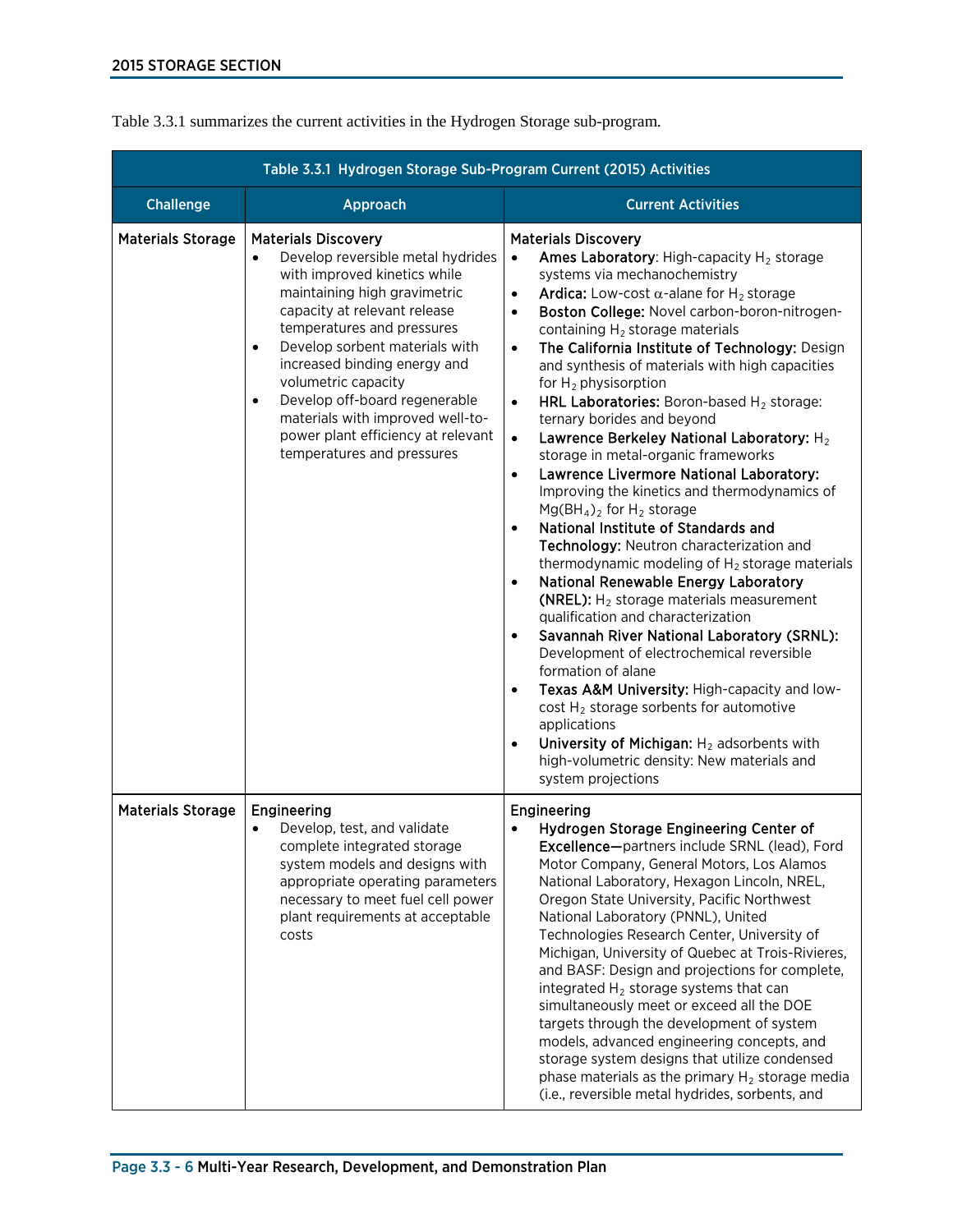| Table 3.3.1 Hydrogen Storage Sub-Program Current (2015) Activities |                                                                                                                                                                                                                                                                                                                                                   |                                                                                                                                                                                                                                                                                                                                                                                                                                                                                                                                                                                                                                                                                                                                                                                                                                                                     |  |  |  |  |
|--------------------------------------------------------------------|---------------------------------------------------------------------------------------------------------------------------------------------------------------------------------------------------------------------------------------------------------------------------------------------------------------------------------------------------|---------------------------------------------------------------------------------------------------------------------------------------------------------------------------------------------------------------------------------------------------------------------------------------------------------------------------------------------------------------------------------------------------------------------------------------------------------------------------------------------------------------------------------------------------------------------------------------------------------------------------------------------------------------------------------------------------------------------------------------------------------------------------------------------------------------------------------------------------------------------|--|--|--|--|
| <b>Challenge</b>                                                   | Approach                                                                                                                                                                                                                                                                                                                                          | <b>Current Activities</b>                                                                                                                                                                                                                                                                                                                                                                                                                                                                                                                                                                                                                                                                                                                                                                                                                                           |  |  |  |  |
|                                                                    |                                                                                                                                                                                                                                                                                                                                                   | chemical $H_2$ storage materials). Through use of<br>the models and reverse engineering from the<br>systems, the team has also determined minimum<br>$H_2$ storage material property requirements<br>needed for systems to meet the onboard storage<br>system targets.<br>Hawaii Hydrogen Carriers: Low-cost, metal<br>$\bullet$<br>hydride based $H_2$ storage system for forklift<br>applications (SBIR Phase II)                                                                                                                                                                                                                                                                                                                                                                                                                                                 |  |  |  |  |
| <b>Physical Storage</b>                                            | Ambient<br>Develop low-cost, high-pressure<br>$\bullet$<br>$H_2$ storage systems while<br>maintaining/improving<br>performance at reduced cost                                                                                                                                                                                                    | Ambient<br>Center for Transportation and the<br>$\bullet$<br><b>Environment:</b> Conformable $H_2$ storage coil<br>reservoir<br><b>Composite Technologies Development:</b><br>$\bullet$<br>Optimizing the cost and performance of<br>composite cylinders for $H_2$ storage using graded<br>construction (SBIR Phase II)<br>Oak Ridge National Laboratory: Development of<br>$\bullet$<br>melt-processable PAN fibers as carbon fiber<br>precursors<br>Materia Inc.: Next-generation $H_2$ storage vessels<br>enabled by carbon fiber infusion with a low<br>viscosity, high toughness resin system<br>PPG Industries, Inc.: Achieving $H_2$ storage goals<br>$\bullet$<br>through high-strength fiber glass<br>Sandia National Laboratories: Innovative<br>$\bullet$<br>materials selection and testing to reduce cost<br>and weight of balance of plant components |  |  |  |  |
|                                                                    | Cold/Cryo-compressed<br>Develop and validate operation of<br>pressure-capable cryogenic<br>vessels with improved dormancy<br>and long cycle life at reduced<br>cost                                                                                                                                                                               | Cold/Cryo-compressed<br>Lawrence Livermore National Laboratory:<br>$\bullet$<br>Thermomechanical cycling of thin-liner high-fiber<br>fraction cryogenic pressure vessels rapidly<br>refueled to 700 bar from an $LH_2$ pump<br>PNNL: Synergistically enhanced materials and<br>design parameters for reducing the cost of $H_2$<br>storage tanks                                                                                                                                                                                                                                                                                                                                                                                                                                                                                                                    |  |  |  |  |
| <b>Analysis</b>                                                    | $\bullet$<br>Determine and compare cost and<br>performance metrics of the<br>various H <sub>2</sub> storage systems under<br>development, both materials-<br>based and physical storage<br>technologies, to guide research<br>towards achieving the<br>performance metrics and identify<br>gaps where further development<br>efforts are required | Argonne National Laboratory: Systems-level<br>$\bullet$<br>analysis of $H_2$ storage technologies<br><b>Strategic Analysis, Inc.:</b> Cost analyses of $H_2$<br>$\bullet$<br>storage systems suitable for automotive and<br>near-term applications                                                                                                                                                                                                                                                                                                                                                                                                                                                                                                                                                                                                                  |  |  |  |  |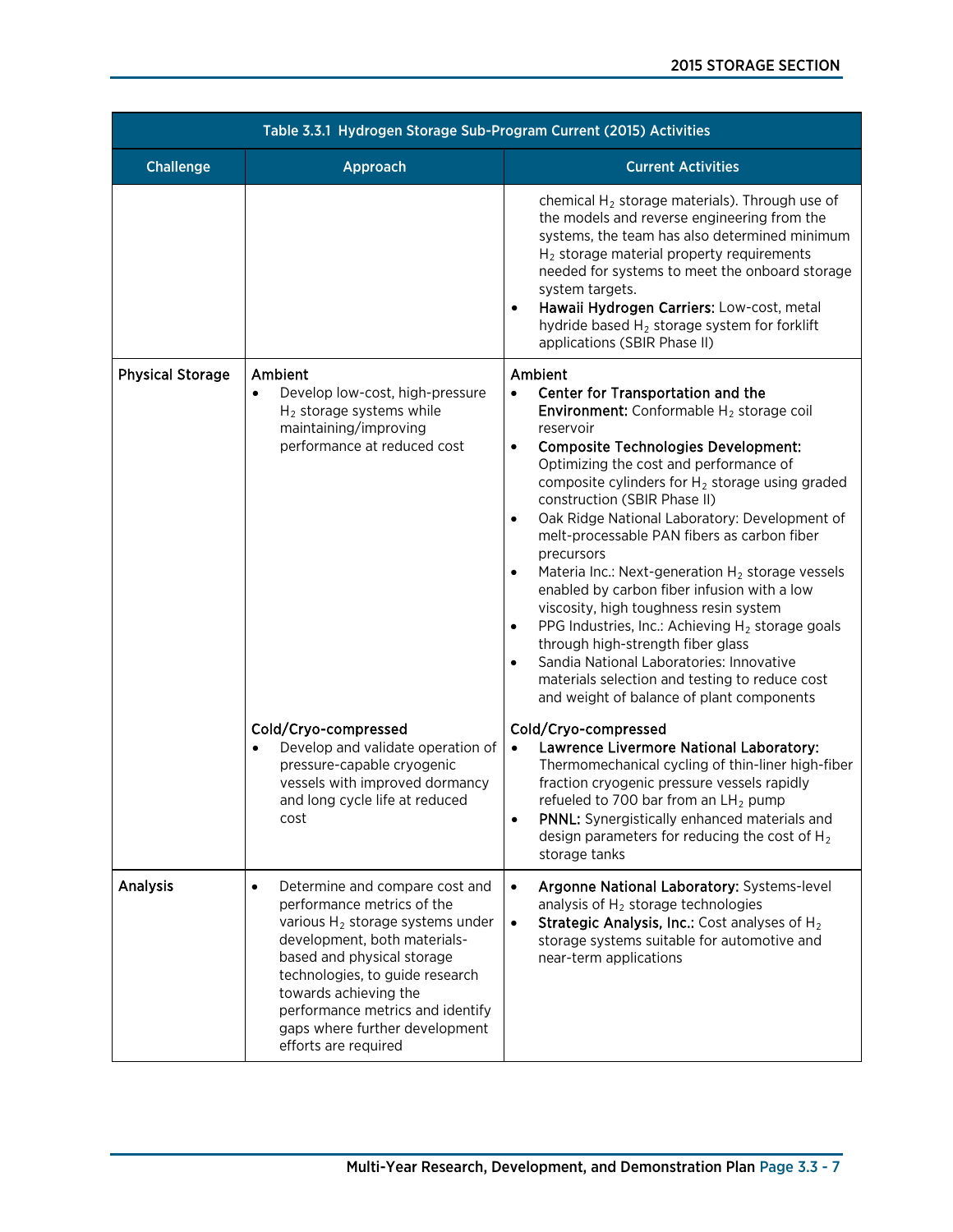# 3.3.4 Technical Challenges

Cost, packaging and durability are the major challenges facing hydrogen storage systems prior to widespread commercialization of hydrogen fuel cell systems. Automotive system-based hydrogen storage capacities have continuously improved since 2005 as shown in Figure 3.3.3 (a-b); further advancements are needed to meet all automotive performance targets simultaneously. When considering hydrogen storage options, each application must be regarded individually as each has its own distinct set of challenges and performance criteria. For example, one of the most challenging applications, automotive, has very rigorous performance requirements with respect to weight, volume, start-up, rate of refill, transient operation, cost and a number of other performance criteria. In comparison, for material handling equipment applications, such as forklifts, the greatest challenges include system cost and durability; whereas, for man-portable power applications, such as rechargeable battery extenders, the greatest factors to compete with batteries include packaging (i.e., gravimetric and volumetric capacities), cost, and ease of use. Traditional hydrogen storage technologies cannot meet the technical challenges and performance criteria required for all applications.



Figure. 3.3.3 (a-b) Estimates of (a) gravimetric and (b) volumetric capacities projected for onboard storage systems that can supply 5.6 kg of usable hydrogen as compared to DOE targets (based upon engineering analyses). Note that the plotted data points are the average value for all systems analyzed during each year while the bars correspond to the range of maximum and minimum values obtained in each year. Also note that systems with predicted capacities exceeding the gravimetric and volumetric targets do not necessarily meet other targets.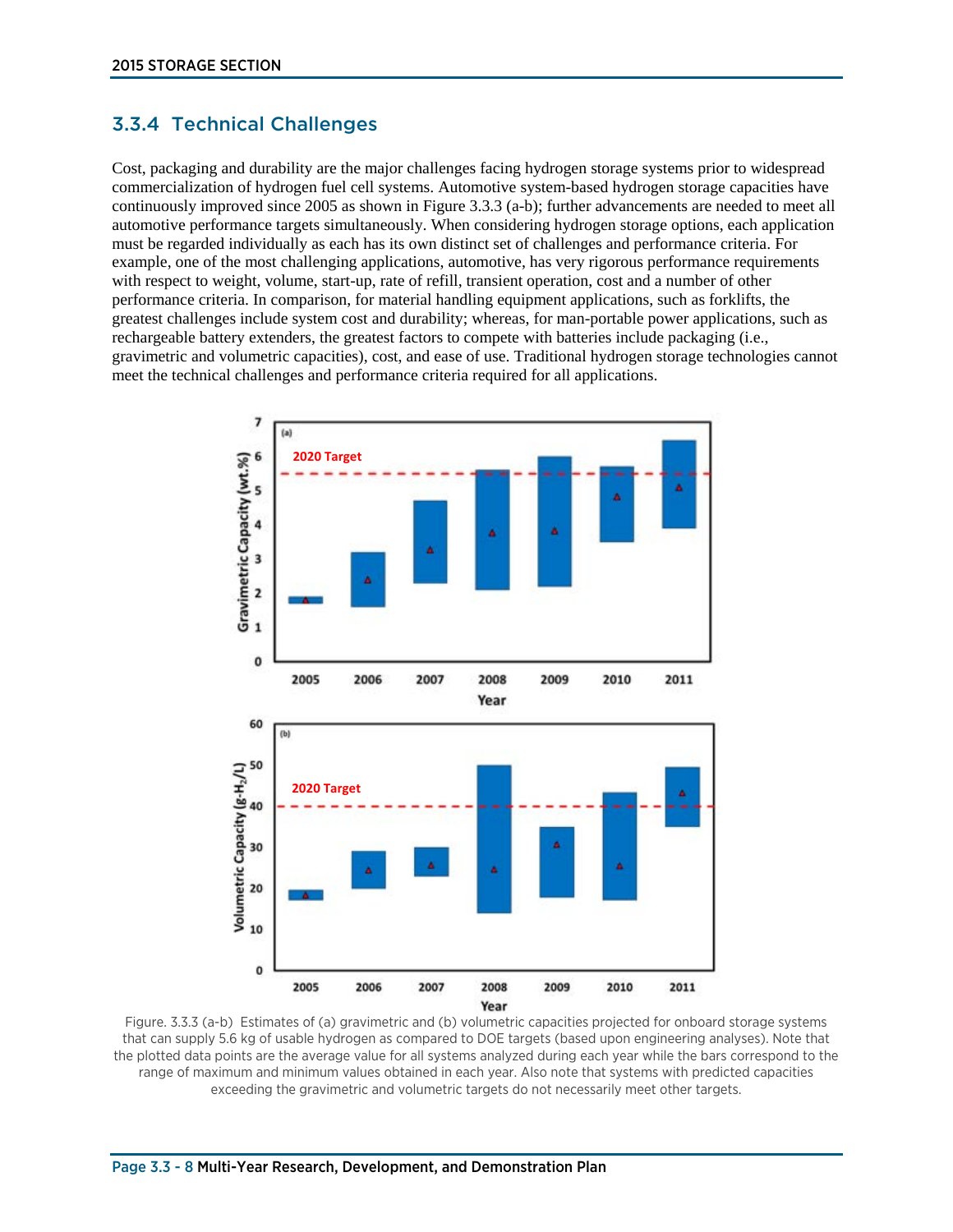## Automotive

The overarching technical challenge for hydrogen storage in automotive applications is the ability to store the necessary amount of hydrogen required for a conventional driving range (greater than 300 miles), within the constraints of weight, volume, durability, efficiency, and total cost. The current dominant hydrogen storage technologies for automotive use are 350- and 700-bar (5,000- and 10,000-psi, respectively) compressed hydrogen systems. Vehicles have been demonstrated that are able to achieve 250 miles driving range (U.S. Environmental Protection Agency adjusted combined drive cycle) with 700-bar compressed hydrogen systems. [5](#page-8-0) The hydrogen storage capacities for 350- and 700-bar compressed hydrogen systems ranged from about 2.8 to 4.4 wt.% hydrogen<sup>[6](#page-8-1)</sup> and 0.01[7](#page-8-2) to 0.025 kg hydrogen/L system.<sup>7</sup> Table 3.3.2 includes the current projected status for physical and materials-based hydrogen storage systems. Many important technical challenges for hydrogen storage must be resolved to meet the ultimate performance and safety targets. Substantial improvements must be made in the weight, volume, and cost of these systems for automotive applications. Additionally, durability over the performance lifetime of these systems must be validated, and acceptable refueling times must be achieved.

| Table 3.3.2 Projected Performance of Hydrogen Storage Systems <sup>a</sup> |                                       |                                  |                                                    |                       |  |  |
|----------------------------------------------------------------------------|---------------------------------------|----------------------------------|----------------------------------------------------|-----------------------|--|--|
| <b>Hydrogen Storage System</b>                                             | <b>Gravimetric</b><br>(kWh/kg<br>sys) | <b>Volumetric</b><br>(kWh/L sys) | Cost (\$/kWh;<br>projected to<br>500,000 units/yr) | <b>Year Published</b> |  |  |
| 700-bar compressed (Type IV) <sup>b</sup>                                  | 1.7                                   | 0.9                              | 19                                                 | 2010                  |  |  |
| 350-bar compressed (Type IV) <sup>b</sup>                                  | 1.8                                   | 0.6                              | 16                                                 | 2010                  |  |  |
| Cryo-compressed (276 bar) <sup>b</sup>                                     | 1.9                                   | 1.4                              | 12                                                 | 2009                  |  |  |
| Metal hydride (NaAlH <sub>4</sub> ) <sup>c</sup>                           | 0.4                                   | 0.4                              | TBD                                                | 2012                  |  |  |
| Sorbent (AX-21 carbon, 200 bar) <sup>c</sup>                               | 1.3                                   | 0.8                              | TBD                                                | 2012                  |  |  |
| Chemical H <sub>2</sub> storage (AB-liquid) <sup>c</sup>                   | 1.3                                   | 1.1                              | TBD                                                | 2012                  |  |  |

Assumes a storage capacity of 5.6 kg of usable  $H_2$ <br>Based on Argonne National Laboratory performance and TIAX cost projections<sup>[8](#page-8-3)</sup>

Based on Hydrogen Storage Engineering Center of Excellence performance projections<sup>[9](#page-8-4)</sup>

#### Early Markets

Successful commercialization of hydrogen fuel cell products in early market applications is expected to help increase public awareness and acceptance of hydrogen fuel cell technologies, generate data on the performance of the technologies in real-world use and help build the supply base, all of which can benefit commercialization of hydrogen fuel cell technologies in automotive applications. For early market applications, the major technical challenge for hydrogen storage is the ability to provide an adequate amount of hydrogen to enable operation of the fuel cell to meet customer-driven performance metrics. Hydrogen storage materials have the potential to meet many of the performance demands of the identified applications,

<span id="page-8-0"></span> $\overline{a}$ <sup>5</sup> DOE's Technology Validation sub-program Fuel Cell Electric Vehicle (FCEV) Learning Demonstration Project Composite Data Product: http://www.nrel.gov/hydrogen/docs/cdp/cdp\_2.jpg

<span id="page-8-1"></span><sup>6</sup> Hydrogen Storage Weight % Hydrogen Composite Data Product: http://www.nrel.gov/hydrogen/docs/cdp/cdp\_10.ppt

<span id="page-8-2"></span><sup>7</sup> Hydrogen Storage Volumetric Capacity Composite Data Product: http://www.nrel.gov/hydrogen/docs/cdp/cdp\_11.ppt

<span id="page-8-3"></span><sup>&</sup>lt;sup>8</sup> Bowman, Jr., R.C.; Stetson, N.T. "Onboard hydrogen storage systems: projected performance and cost parameters." DOE Hydrogen and Fuel Cells Program Record;<br>2010. July 02. Available online: http://hydrogen.energy.gov/pd 2010, July 02, Available online: http://hydrogen.energy.gov/pdfs/9017

<span id="page-8-4"></span><sup>&</sup>lt;sup>9</sup> Anton, D.L.; Motyka, T.; Hardy, B.; Tamburello, D. "Hydrogen Storage Engineering Center of Excellence (HSECoE)." DOE Fuel Cell Technologies Program Annual<br>Progress Report Available: http://www.hydrogen.energy.gov/odfs/ Progress Report. Available: http://www.hydrogen.en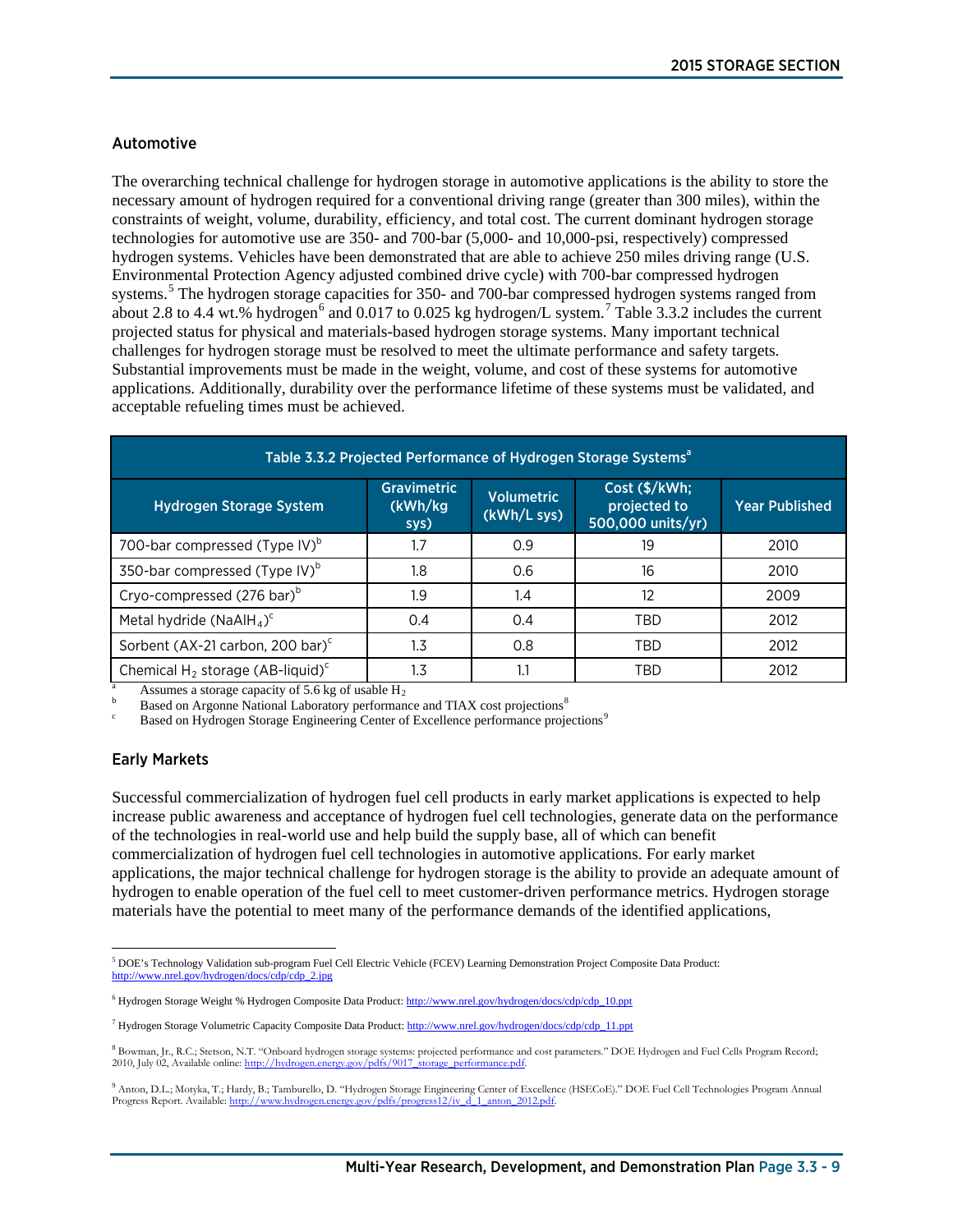specifically portable power and material handling equipment; thus, the primary focus of the Hydrogen Storage sub-program will be the development and demonstration of engineered systems that meet the application specific performance metrics and to lower manufacturing costs. Material optimization and development efforts, such as improvements in gravimetric and volumetric capacities of materials, faster charging/discharging rates and reduced operational temperatures, will be pursued as ways to lower system costs by reducing material usage and increasing system efficiency.

# Material Handling Equipment

Hydrogen fuel cells are being successfully commercialized in material handling equipment, however, systems to date almost exclusively rely on high-pressure (350 bar or higher) hydrogen storage. The infrastructure required for refueling at high pressures adds substantial costs and therefore limits deployment to operations with large fleets of material handling equipment (e.g., >10 forklifts). Development of advanced hydrogen storage technology that would eliminate the need for a high-cost, high-pressure infrastructure could lead to deployment of hydrogen fuel cells into operations with small fleets and thus, significantly increase the potential market size.

### Portable Power

Portable power systems range in power output from a watt or so to a few hundred watts. The energy storage requirements range from a few watt-hours to a kilowatt-hour or so. For portable power applications, safety and ease of use are critical requirements. System weight and volume are also key constraints; however, due to the relatively low amount of hydrogen required, on a specific energy and energy density basis, they tend to be less stringent than for other applications. Conversely, costs for portable power applications can be more stringent than even automotive applications as consumer electronics operate as a low-cost, low-margin business and fuel cell technology must be priced to compete with incumbent primary and secondary batteries. Both single use and rechargeable technologies are expected to be acceptable, analogous to primary and rechargeable batteries.

# Technical Targets

### **Note: Revised onboard vehicle targets were issued May of 2017, please refer to [energy.gov/node/1315186 f](https://energy.gov/eere/fuelcells/doe-technical-targets-onboard-hydrogen-storage-light-duty-vehicles)or updated targets.**

The technical performance targets for hydrogen storage systems onboard light-duty vehicles are summarized in Table 3.3.3. These targets were established through the U.S. DRIVE Partnership, a partnership between DOE, the U.S. Council for Automotive Research (USCAR), energy companies, and utility companies and organizations. The targets are subject to change as more is learned about system-level requirements and as fuel cell technology progresses. The targets are based upon requirements for the "Ultimate Full Fleet," defined as virtually all light-duty vehicle platforms (e.g., makes and models), to achieve significant market penetration of hydrogen fueled vehicles. The Ultimate Full Fleet targets allow for manageable increases in weight and volume over current internal combustion engine vehicle systems and are intended to make hydrogen-fueled propulsion systems competitive across the majority of vehicle classes and models (from small compact cars to light-duty trucks). A detailed explanation of the targets and the process used in deriving them is provided at: [www1.eere.energy.gov/hydrogenandfuelcells/storage/current\\_technology.html.](http://www1.eere.energy.gov/hydrogenandfuelcells/storage/current_technology.html)

Tables 3.3.4 through 3.3.7 list the DOE technical performance targets for material handling equipment and portable power applications. These targets were developed with input to DOE through extensive communications with various stakeholders, industry developers and end-users, including through a 2012 request [fo](#page-9-0)[r i](#page-9-1)[nfo](#page-9-2)rmation and workshops. Additionally assessments were performed by SNL, NREL, and PNNL.<sup>10, 11, 12</sup> The following useful constants are relative to Tables 3.3.3 through 3.3.7: 0.2778 kWh/MJ; Lower heating value for H<sub>2</sub> is 33.3 kWh/kg H<sub>2</sub>; 1 kg H<sub>2</sub>  $\approx$  1 gal gasoline equivalent (gge).

<span id="page-9-0"></span><sup>&</sup>lt;sup>10</sup> Hydrogen Storage Needs for Early Motive Fuel Cell Markets, http://www.nrel.gov/docs/fy13osti/52783.pdf

<span id="page-9-2"></span><span id="page-9-1"></span><sup>&</sup>lt;sup>11</sup> Analysis of H<sub>2</sub> Storage Needs for Early Market Non-Motive Fuel Cell Applications, http://prod.sandia.gov/techlib/access-control.cgi/2012/121739.pdf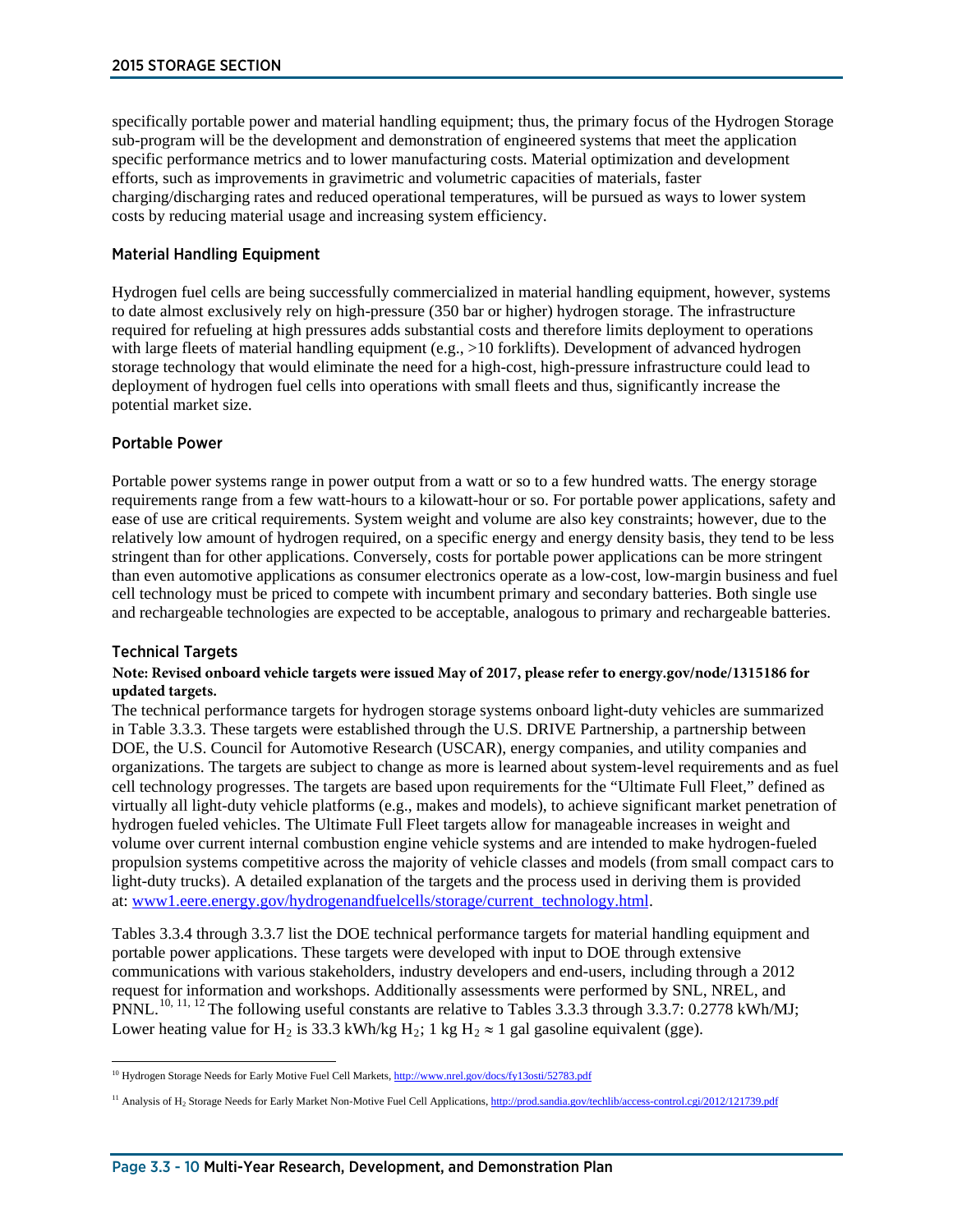| Table 3.3.3 Technical System Targets: Onboard Hydrogen Storage<br>for Light-Duty Fuel Cell Vehicles <sup>a, i</sup>          |                                                       |                                                      |                                  |  |
|------------------------------------------------------------------------------------------------------------------------------|-------------------------------------------------------|------------------------------------------------------|----------------------------------|--|
| <b>Storage Parameter</b>                                                                                                     | <b>Units</b>                                          | 2020                                                 | <b>Ultimate</b>                  |  |
| <b>System Gravimetric Capacity</b><br>Usable, specific-energy from $H_2$ (net useful<br>energy/max system mass) <sup>b</sup> | kWh/kg<br>(kg H <sub>2</sub> /kg)<br>system)          | 1.8<br>(0.055)                                       | 2.5<br>(0.075)                   |  |
| <b>System Volumetric Capacity</b><br>Usable energy density from $H_2$ (net useful<br>energy/max system volume) <sup>b</sup>  | kWh/L<br>(kg $H_2/L$<br>system)                       | 1.3<br>(0.040)                                       | 2.3<br>(0.070)                   |  |
| <b>Storage System Cost</b>                                                                                                   | \$/kWh net                                            | 10                                                   | 8                                |  |
| Fuel cost <sup>c</sup>                                                                                                       | $(\frac{5}{kg}H_{2\text{ stored}})$<br>\$/gge at pump | 333<br>$2 - 4$                                       | 266<br>$2 - 4$                   |  |
| Durability/Operability                                                                                                       |                                                       |                                                      |                                  |  |
| Operating ambient temperature <sup>d</sup><br>$\bullet$                                                                      | $\overline{\circ}C$                                   | $-40/60$ (sun)                                       | $-40/60$ (sun)                   |  |
| Min/max delivery temperature                                                                                                 | $\frac{6}{5}C$                                        | $-40/85$                                             | $-40/85$                         |  |
| Operational cycle life (1/4 tank to full)<br>$\bullet$                                                                       | Cycles                                                | 1,500                                                | 1,500                            |  |
| Min delivery pressure from storage system                                                                                    | bar (abs)                                             | 5                                                    | 3                                |  |
| Max delivery pressure from storage system                                                                                    | bar (abs)                                             | 12                                                   | 12                               |  |
| Onboard efficiency <sup>e</sup>                                                                                              | %                                                     | 90                                                   | 90                               |  |
| "Well" to power plant efficiency <sup>e</sup>                                                                                | %                                                     | 60                                                   | 60                               |  |
| <b>Charging/Discharging Rates</b>                                                                                            |                                                       |                                                      |                                  |  |
| System fill time (5 kg)                                                                                                      | min                                                   | 3.3                                                  | 2.5                              |  |
|                                                                                                                              | (kg $H_2$ /min)                                       | (1.5)                                                | (2.0)                            |  |
| Minimum full flow rate                                                                                                       | (g/s)/kW                                              | 0.02                                                 | 0.02                             |  |
| Start time to full flow (20 °C)                                                                                              | S                                                     | 5                                                    | 5                                |  |
| Start time to full flow (-20 °C)                                                                                             | S                                                     | 15                                                   | 15                               |  |
| Transient response at operating<br>$\bullet$<br>temperature 10%-90% and 90%-0%                                               | S                                                     | 0.75                                                 | 0.75                             |  |
| Fuel Quality ( $H_2$ from storage)f                                                                                          | % H <sub>2</sub>                                      | SAE J2719 and ISO/PDTS 14687-2<br>(99.97% dry basis) |                                  |  |
| <b>Environmental Health &amp; Safety</b>                                                                                     |                                                       |                                                      |                                  |  |
| Permeation & leakage <sup>9</sup>                                                                                            |                                                       |                                                      | Meets or exceeds applicable      |  |
| Toxicity                                                                                                                     |                                                       |                                                      | standards, for example SAE J2579 |  |
| Safety                                                                                                                       |                                                       |                                                      |                                  |  |
| Loss of usable $H_2^h$                                                                                                       | $(g/h)/kg H2$ stored                                  | 0.05                                                 | 0.05                             |  |

Targets are based on the lower heating value of hydrogen, 33.3 kWh/kg H<sub>2</sub>. Targets are for a complete system, including tank, material, valves, regulators, piping, mounting brackets, insulation, added cooling capacity, and all other balance-of-plant components. All capacities are defined as usable capacities that could be delivered to the fuel cell power plant. All targets must be met at the end of service life (approximately 1,500 cycles or 5,000 operation hours, equ

Capacities are defined as the usable quantity of hydrogen deliverable to the power plant divided by the total mass/volume of the complete storage system, including all stored hydrogen, media, reactants (e.g., water for hydrolysis-based systems), and system components. Tank designs that are conformable and have the ability to be efficiently package onboard vehicles may be beneficial

Hydrogen cost is independent of pathway and is defined as the untaxed cost of hydrogen produced, delivered and dispensed to the vehicle.[\[ http://hydrogen.energy.gov/pdfs/11007\\_h2\\_threshold\\_costs.pdf](http://hydrogen.energy.gov/pdfs/11007_h2_threshold_costs.pdf) ]For material-based storage technologies, the impact of

 <sup>12</sup> Technology and Manufacturing Readiness of Early Market Motive and Non-Motive Hydrogen Storage Technologies for Fuel Cell Applications, tions/external/technical\_reports/PNNL-21473.pdf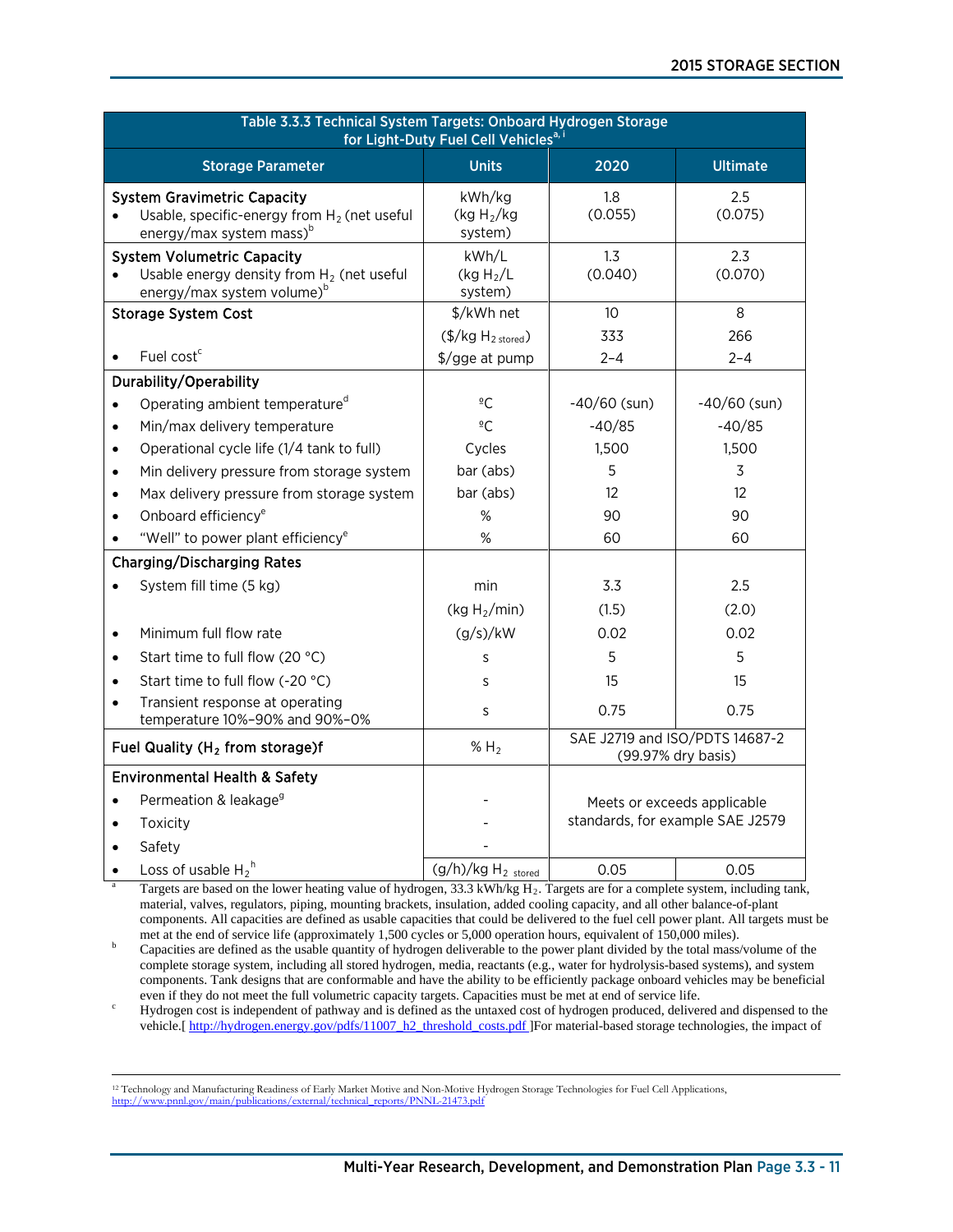the technology on the hydrogen cost, e.g., off-board cooling, off-board regeneration of chemical hydrogen storage materials, etc.,

- must be taken into account.<br>Stated ambient temperature plus full solar load (i.e., full exposure to direct sunlight). No allowable performance degradation from –<br>20 °C to 40 °C. Allowable degradation outside these limits i
- Onboard efficiency is the energy efficiency for delivering hydrogen from the storage system to the fuel cell power plant, i.e., accounting for any energy required for operating pumps, blowers, compressors, heating, etc. required for hydrogen release. Well-topower plant efficiency includes onboard efficiency plus off-board efficiency, i.e., accounting for the energy efficiency of hydrogen production, delivery, liquefaction, compression, dispensing, regeneration of chemical hydrogen storage materials, etc. as appropriate. H2A and HDSAM analyses should be used for projecting off-board efficiencies.
- From Haran and HDSAM analyses should be used to projecting of board effectivencies.<br>Hydrogen storage systems must be able to deliver hydrogen meeting acceptable hydrogen quality standards for fuel cell vehicles (see SAE J2719 and ISO/PDTS 14687-2). Note that some storage technologies may produce contaminants for which effects are unknown and not addressed by the published standards; these will be addressed by system engineering design on a case-by-case
- basis as more information becomes available.<br>Total hydrogen lost into the environment as  $H_2$ ; relates to hydrogen accumulation in enclosed spaces. Storage system must comply with applicable standards for vehicular tanks including but not limited to SAE J2579 and the United Nations Global Technical Regulation. This includes any coating or enclosure that incorporates the envelope of the storage
- Total hydrogen lost from the storage system, including leaked or vented hydrogen; relates to loss of range.<br>Details in this table are being revised to match changes in the high level cost target.
-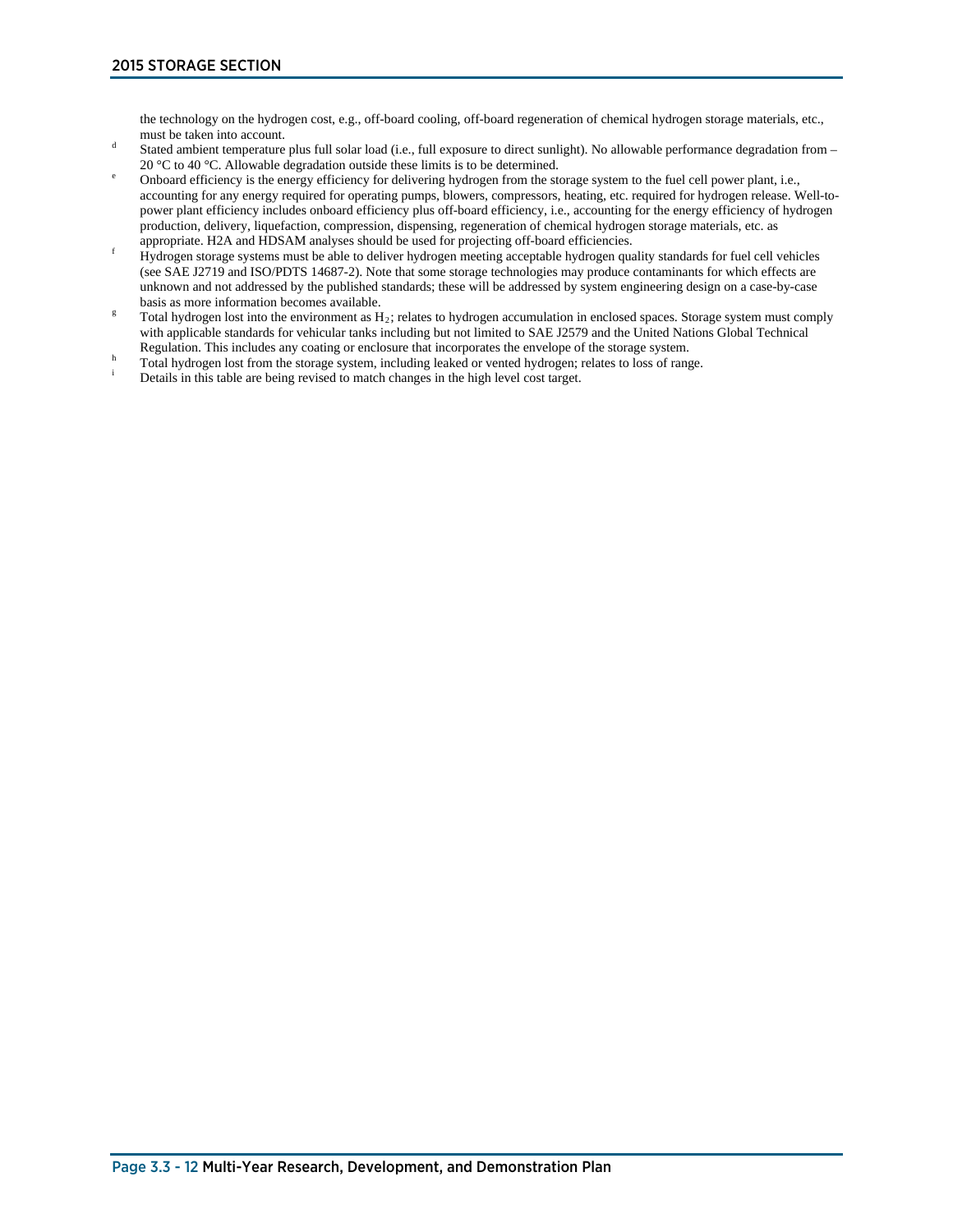| Table 3.3.4 Technical System Targets <sup>a</sup> : Material Handling Equipment |                                     |                             |                              |  |
|---------------------------------------------------------------------------------|-------------------------------------|-----------------------------|------------------------------|--|
| <b>Storage Parameter</b>                                                        | <b>Units</b>                        | 2015                        | 2020                         |  |
| <b>Hydrogen Capacity</b>                                                        | kg                                  | 2                           | 2                            |  |
| <b>System Volumetric Capacity</b>                                               | kWh/L                               |                             |                              |  |
| Usable energy density from $H_2$ (net useful<br>$\bullet$                       | (kg H <sub>2</sub> /L)              | 1.0                         | 1.7                          |  |
| energy/max system volume) <sup>b</sup>                                          | system)                             | (0.03)                      | (0.05)                       |  |
| <b>Storage System Cost</b>                                                      | \$/kWh net                          | 20                          | 15                           |  |
|                                                                                 | $(\frac{5}{kg}H_{2\text{ stored}})$ | (667)                       | (500)                        |  |
| Durability/Operability                                                          |                                     |                             |                              |  |
| External operating temperature rangec                                           | $^{\circ}$ C                        | $-40/60$                    | $-40/60$                     |  |
| Min/max delivery temperatured<br>$\bullet$                                      | $\overline{C}$                      | $-40/85$                    | $-40/85$                     |  |
| Operational cycle life (1/10 tank to full)<br>$\bullet$                         | Cycles                              | 5,000(5 yr)                 | 10,000(10 yr)                |  |
| Min delivery pressure from storage system                                       | bar (abs)                           | 3                           | 3                            |  |
| Max delivery pressure from storage system                                       | bar (abs)                           | 12                          | 12                           |  |
| <b>Shock &amp; Vibration</b>                                                    |                                     |                             |                              |  |
| Shock                                                                           | g                                   | 40                          | 40                           |  |
| Vibration                                                                       | g                                   | $5@10Hz -$                  | $10@10Hz -$                  |  |
|                                                                                 |                                     | 0.75@200Hz                  | 1@200Hz                      |  |
| <b>Charging/Discharging Rates</b>                                               |                                     |                             |                              |  |
| System fill time (2 kg)                                                         | min                                 | 4.0                         | 2.8                          |  |
|                                                                                 | (kg $H_2$ /min)                     | (0.5)                       | (0.7)                        |  |
| Minimum full flow rate<br>٠                                                     | (g/s)/kW                            | 0.02                        | 0.02                         |  |
| Start time to full flow (20 °C)                                                 | S                                   | 5                           | 5                            |  |
| Start time to full flow (-20 °C)                                                | S                                   | 15                          | 15                           |  |
| Transient response 10%-90% and 90%-0%                                           | S                                   | 0.75                        | 0.75                         |  |
| Fuel Purity ( $H_2$ from storage) <sup>e</sup>                                  | $\overline{\%}$ H <sub>2</sub>      |                             | SAE J2719 & ISO/PDTS 14687-2 |  |
|                                                                                 |                                     |                             | (99.97% dry basis)           |  |
| <b>Environmental Health &amp; Safety</b>                                        |                                     | Meets or exceeds applicable |                              |  |
| Permeation & Leakage <sup>f</sup><br>$\bullet$                                  |                                     | standards.                  |                              |  |
| Toxicity<br>$\bullet$                                                           |                                     | for example CSA HPIT 1      |                              |  |
| Safety                                                                          |                                     |                             |                              |  |
| Loss of useable $H_2^9$                                                         | $(g/h)/kg H2$ stored                | 0.1                         | 0.05                         |  |

- The targets are based on the lower heating value of hydrogen, without consideration of the conversion efficiency of the fuel cell power plant. Targets are for the complete hydrogen storage and delivery system, including tank, material, valves, regulators, piping, mounting brackets, insulation, added cooling or heating capacity, and/or other balance-of-plant components. All capacities are defined as usable capacities that could be delivered to the fuel cell power plant during normal use. All targets must be met at the end of service life. Since most applications of material handling equipment (MHE) require extra mass as a counterbalance, the system gravimetric capacity is not specified as it can vary widely among types of MHE. However, system gravimetric capacity should be considered when developing hydrogen storage systems for MHE applications. All targets must be met at the end of
- "Net useful energy" or "net" excludes unusable energy (i.e., hydrogen left in a tank below minimum fuel cell power plant pressure, flow, and temperature requirements) and hydrogen-derived energy used to extract the hydrogen from the storage medium (e.g., fuel
- used to heat a material to initiate or sustain hydrogen release).<br>Stated ambient temperature. No allowable performance degradation from –20 °C to 40 °C. Allowable degradation outside these<br>limits is to be determined.
- 
- Delivery temperature refers to the inlet temperature of the hydrogen to the fuel cell.<br>Hydrogen storage systems must be able to deliver hydrogen meeting acceptable hydrogen quality standards, such as CSA HPIT 1: Compressed Hydrogen Powered Industrial Trucks (forklifts) On- Board Fuel Storage and Handling Components. Note that some storage technologies may produce contaminants for which effects are unknown and not addressed by the published standards; these will be addressed by system engineering design on a case by case basis as more information bec
- Total hydrogen lost into the environment as  $H_2$ ; relates to hydrogen accumulation in enclosed spaces. Storage system must comply with appropriate standards, for example CSA HPIT 1: Compressed Hydrogen Powered Industrial Trucks (forklifts) On- Board Fuel Storage and Handling Components. This includes any coating or enclosure that incorporates the envelope of the storage system.<br>Total hydrogen lost from the storage system, including leaked or vented hydrogen; relates to los
-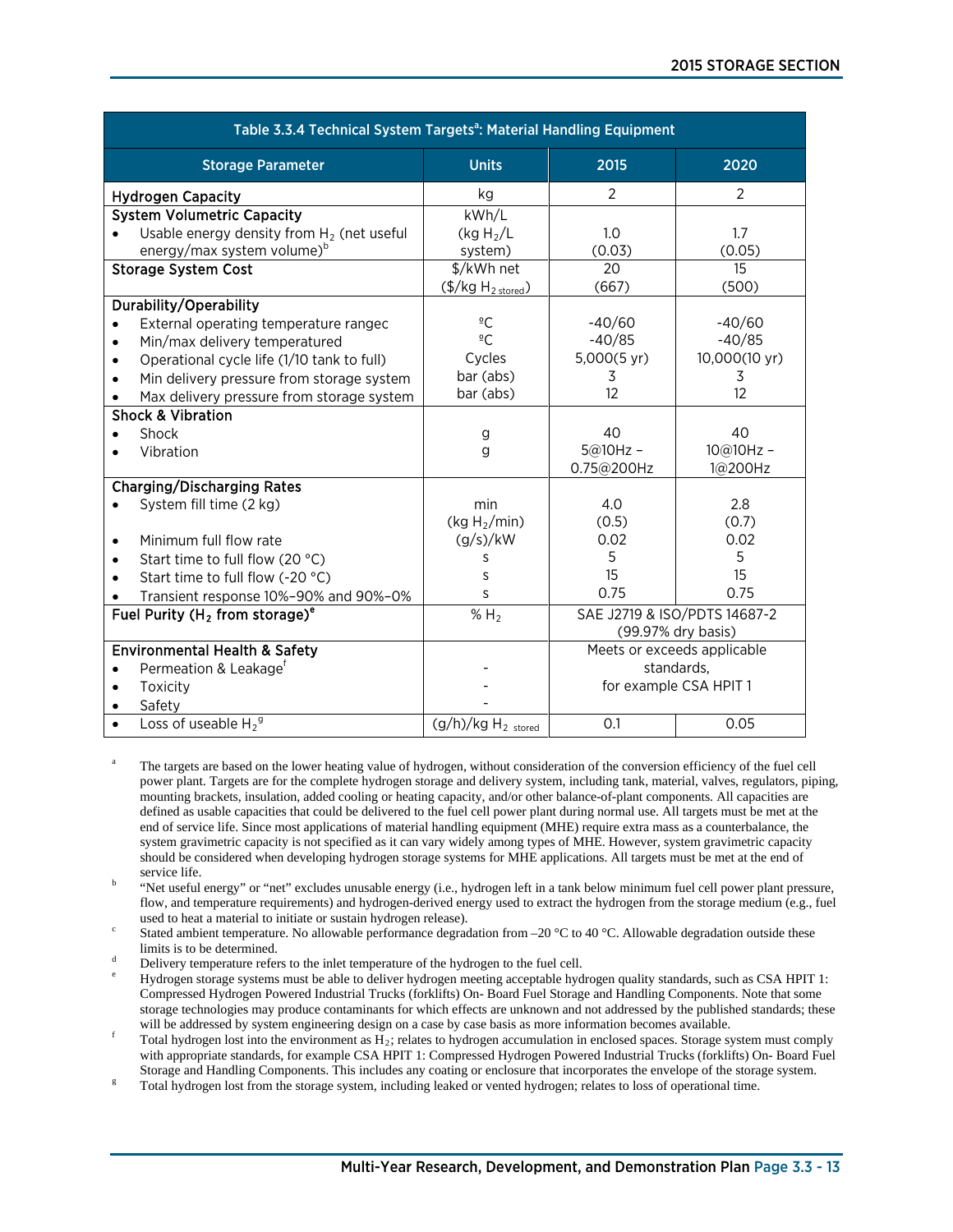| Table 3.3.5 Technical Performance Targets <sup>a</sup> : Hydrogen Storage Systems for Low Power<br>$(S2.5 W)$ Portable Equipment |                                       |                       |              |                   |              |
|----------------------------------------------------------------------------------------------------------------------------------|---------------------------------------|-----------------------|--------------|-------------------|--------------|
|                                                                                                                                  |                                       |                       | 2015         |                   | 2020         |
| <b>Storage Parameter</b>                                                                                                         | <b>Units</b>                          | Single-<br><b>Use</b> | Rechargeable | <b>Single-Use</b> | Rechargeable |
| <b>Hydrogen Capacity</b>                                                                                                         | $gH_2$                                |                       |              | $\leq$ 1          |              |
| <b>System Gravimetric</b><br>Capacityb                                                                                           | kWh/kg                                | 0.7                   | 0.5          | 1.3               | 1.0          |
| Usable, specific-<br>energy from $H_2$ (net<br>useful energy/max<br>system mass) <sup>c</sup>                                    | (kg H <sub>2</sub> /kg)<br>system)    | (0.02)                | (0.015)      | (0.04)            | (0.03)       |
| <b>System Volumetric</b><br>Capacity                                                                                             | kWh/L                                 | 1.0                   | 0.7          | 1.7               | 1.3          |
| Usable energy<br>density from $H_2$ (net<br>useful energy/max<br>system volume)                                                  | (kg H <sub>2</sub> /L)<br>system)     | (0.03)                | (0.02)       | (0.05)            | (0.04)       |
| <b>Storage System Cost</b>                                                                                                       | \$/Wh net                             | 0.09                  | 0.75         | 0.03              | 0.4          |
|                                                                                                                                  | $(\frac{4}{9}$ H <sub>2</sub> stored) | (3.0)                 | (25)         | (1.0)             | (13)         |

| Table 3.3.6 Technical Performance Targets <sup>a</sup> : Hydrogen Storage Systems for Medium Power<br>(>2.5 W-150 W) Portable Equipment |                                                       |                |              |                   |              |
|-----------------------------------------------------------------------------------------------------------------------------------------|-------------------------------------------------------|----------------|--------------|-------------------|--------------|
|                                                                                                                                         |                                                       | 2015           |              | 2020              |              |
| <b>Storage Parameter</b>                                                                                                                | <b>Units</b>                                          | Single-<br>Use | Rechargeable | <b>Single-Use</b> | Rechargeable |
| <b>Hydrogen Capacity</b>                                                                                                                | $gH_2$                                                |                |              | $>1 - 50$         |              |
| <b>System Gravimetric</b><br>Capacity <sup>b</sup>                                                                                      | kWh/kg                                                | 0.7            | 0.5          | 1.3               | 1.0          |
| Usable, specific-energy<br>from $H_2$ (net useful<br>energy/max system<br>$mass)^c$                                                     | (kg $H_2$ /kg<br>system)                              | (0.02)         | (0.015)      | (0.04)            | (0.03)       |
| <b>System Volumetric</b><br>Capacity<br>Usable energy density                                                                           | kWh/L                                                 | 1.0            | 0.7          | 1.7               | 1.3          |
| from $H_2$ (net useful<br>energy/max system<br>volume $)^c$                                                                             | (kg H <sub>2</sub> /L)<br>system)                     | (0.03)         | (0.02)       | (0.05)            | (0.04)       |
| <b>Storage System Cost</b>                                                                                                              | \$/Wh net<br>$(\frac{6}{9} \text{ H}_{2})$<br>stored) | 0.2<br>(6.7)   | 1.0<br>(33)  | 0.1<br>(3.3)      | 0.5<br>(17)  |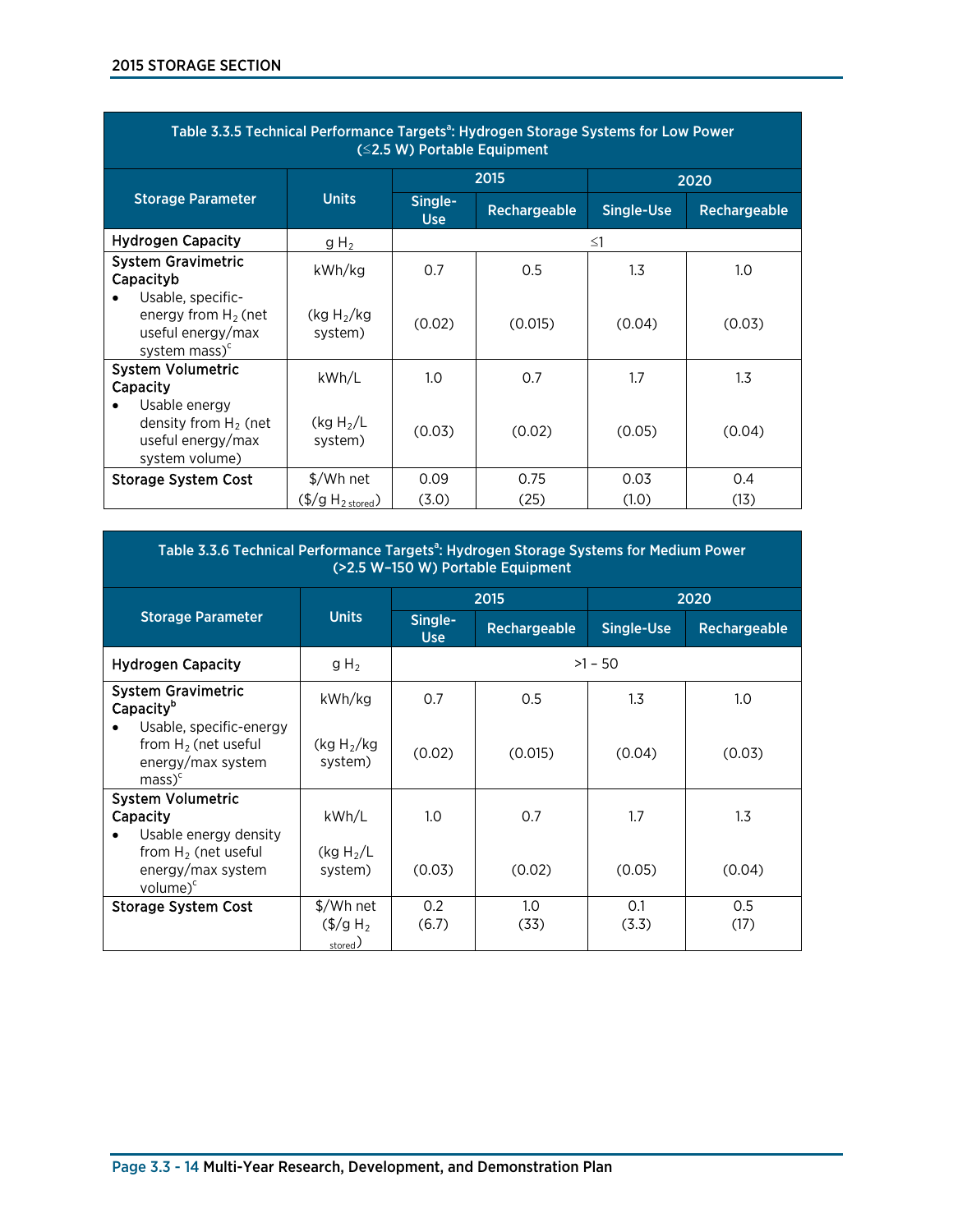| Table 3.3.7 Portable Power Durability & Operational Targets <sup>a</sup> |                  |                                                                                                                                               |                              |  |  |
|--------------------------------------------------------------------------|------------------|-----------------------------------------------------------------------------------------------------------------------------------------------|------------------------------|--|--|
|                                                                          |                  | 2015                                                                                                                                          | 2020                         |  |  |
| <b>Storage Parameter</b>                                                 | <b>Units</b>     | Single-Use &<br>Rechargeable                                                                                                                  | Single-Use &<br>Rechargeable |  |  |
| Durability/Operability                                                   |                  |                                                                                                                                               |                              |  |  |
| External operating<br>$\bullet$<br>temperature range <sup>d</sup>        | $\overline{C}$   | $-40/60$                                                                                                                                      | $-40/60$                     |  |  |
| Min/max delivery<br>$\bullet$<br>temperature <sup>e</sup>                | $\overline{C}$   | 10/85                                                                                                                                         | 10/85                        |  |  |
| Min delivery pressure<br>٠<br>from storage system                        | bar (abs)        | 1.5                                                                                                                                           | 1.5                          |  |  |
| Max delivery pressure<br>$\bullet$<br>from storage system                | bar (abs)        | $\overline{3}$                                                                                                                                | 3                            |  |  |
| External temperature <sup>f</sup><br>$\bullet$                           | $\overline{C}$   | $\leq 40$                                                                                                                                     | $\leq 40$                    |  |  |
| <b>Discharging Rates</b>                                                 |                  |                                                                                                                                               |                              |  |  |
| Minimum full flow rate                                                   | (g/s)/kW         | 0.02                                                                                                                                          | 0.02                         |  |  |
| Start time to full flow<br>(20 °C)                                       | S                | 5                                                                                                                                             | 5                            |  |  |
| Start time to full flow<br>٠<br>$(-20 °C)$                               | S                | 10                                                                                                                                            | 10 <sup>10</sup>             |  |  |
| Transient response<br>$\bullet$<br>10%-90% and 90%-0%                    | S                | 5                                                                                                                                             | $\overline{2}$               |  |  |
| Fuel Purity (H <sub>2</sub> from<br>storage) <sup>9</sup>                | % H <sub>2</sub> | Meets applicable standards                                                                                                                    |                              |  |  |
| <b>Environmental Health &amp;</b><br><b>Safety</b>                       |                  |                                                                                                                                               |                              |  |  |
| Toxicity<br>Safety<br>Loss of usable $H_2^h$                             |                  | Meets ISO-16111:2008; IEC 62282 Part 6; or other applicable<br>standards as appropriate or required for the application and<br>targeted usage |                              |  |  |

Footnotes to Tables 3.3.5 – 3.3.7:

- The targets are based on the lower heating value of hydrogen, without consideration of the conversion efficiency of the fuel cell power plant. Targets are for the complete hydrogen storage and delivery system, including tank, material, valves, regulators, piping, mounting brackets, insulation, added cooling or heating capacity, and/or other balance-of-plant components. All capacities are defined as usable capacities that could be delivered to the fuel cell power plant during normal use. All targets must be met at the end of service life.<br>Generally the 'full' mass (including hydrogen) is used; for systems that gain weight on hydrogen release, the highest mass during
- discharge is used (e.g., hydrogen release through hydrolysis reaction resulting in the formation of oxides/hydroxides). All capacities are net usable capacity able to be delivered to the fuel cell power plant. Capacities must be met at end of service life.
- "Net useful energy" or "net" excludes unusable energy (i.e., hydrogen left in a tank below minimum fuel cell power plant pressure, flow, and temperature requirements) and hydrogen-derived energy used to extract the hydrogen from the storage medium (e.g., fuel used to heat a material to initiate or sustain hydrogen release).
- Stated ambient temperature plus full solar load (i.e., if exposed to direct sunlight or stored within a container exposed to direct sunlight for extended periods of time). No allowable performance degradation from –20 °C to 40 °C. Allowable degradation outside
- 
- these limits is to be determined.<br>Delivery temperature refers to the inlet temperature of the hydrogen to the fuel cell.<br>The external device temperature is the maximum temperature generated at the external surface of the h during operation.<br><sup>g</sup> Hydrogen storage systems must be able to deliver hydrogen meeting acceptable hydrogen quality standards, such as ISO-
- 16111:2008 and IEC 62282 Part 6. Note that some storage technologies may produce contaminants for which effects are unknown and not addressed by the published standards; these will be addressed by system engineering design on a case by case basis as more information becomes available.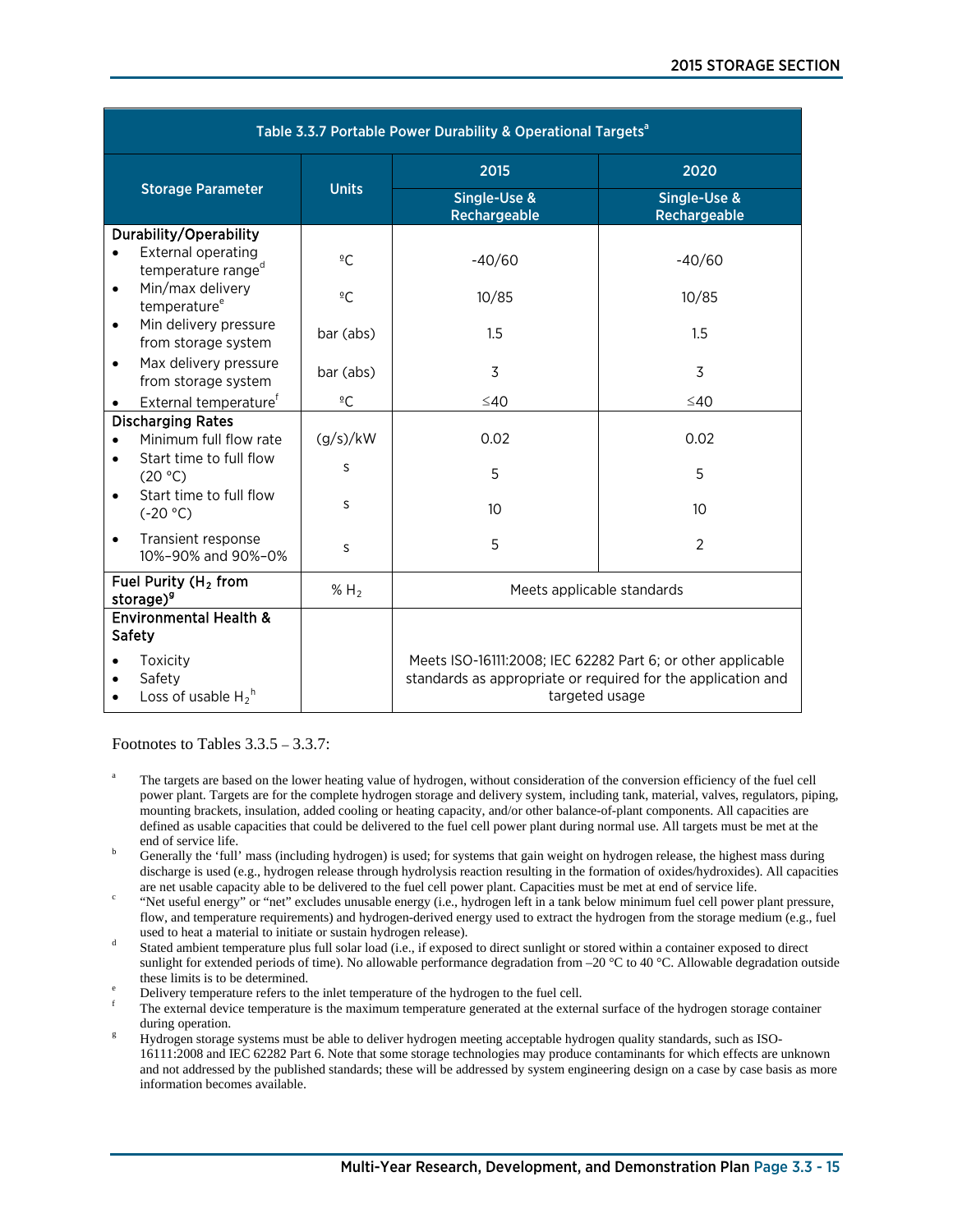Total hydrogen lost into the environment as  $H_2$ ; relates to hydrogen accumulation in enclosed spaces. Storage system must comply with appropriate standards, such as ISO-16111:2008 and IEC 62282 Part 6. This includes any coating or enclosure that incorporates the envelope of the storage system.

# 3.3.5 Technical Barriers

The following technical barriers are relevant to all hydrogen storage applications.

## **A. System Weight and Volume**

The weight and volume of hydrogen storage systems are presently too high, resulting in inadequate operation on a single fill compared to incumbent technologies. Storage media, materials of construction, and balance-ofplant components are needed that allow compact, lightweight, hydrogen storage systems while enabling an adequate operating range to meet the user needs (e.g., range greater than 300-miles for light-duty vehicle applications). Reducing weight and volume of thermal management components is also required.

# **B. System Cost**

The cost of hydrogen storage systems is too high, particularly in comparison with conventional storage systems for petroleum fuels. Low-cost media, materials of construction, and balance-of-plant components are needed, as well as low-cost, high-volume manufacturing methods.

### **C. Efficiency**

Energy efficiency is a challenge for all hydrogen storage approaches. The energy required to transfer hydrogen into and out of the storage media or material is an issue for all material options. Life-cycle energy efficiency may be a challenge for chemical hydrogen storage technologies in which the spent media and by-products are typically regenerated off-board. In addition, the energy associated with the compression, cooling, and liquefaction of hydrogen must be considered for compressed, cryogenic, and liquid hydrogen technologies. Thermal management for charging and releasing hydrogen from the storage system needs to be optimized to increase overall efficiency for all approaches.

# **D. Durability/Operability**

Durability of hydrogen storage systems is inadequate. Storage media, materials of construction, and balanceof-plant components are needed that allow hydrogen storage systems with acceptable lifetimes and with tolerance to hydrogen fuel contaminants. An additional durability issue for material-based approaches is the delivery of sufficient quality hydrogen for the application power plant.

# **E. Charging/Discharging Rates**

In general and especially for material-based approaches, hydrogen refueling times are too long. For automotive applications, there is a need to develop hydrogen storage systems with refueling times of less than three minutes for a 5-kg hydrogen charge, over the lifetime of the system. Thermal management that enables quicker refueling is a critical issue that must be addressed. Also, all storage system approaches must be able to supply a sufficient flow of hydrogen to the power plant (e.g., fuel cell or internal combustion engine) to meet the required power demand.

#### **F. Codes and Standards**

Applicable codes and standards for hydrogen storage systems and interface technologies, which will facilitate implementation/commercialization and assure safety and public acceptance, are being established for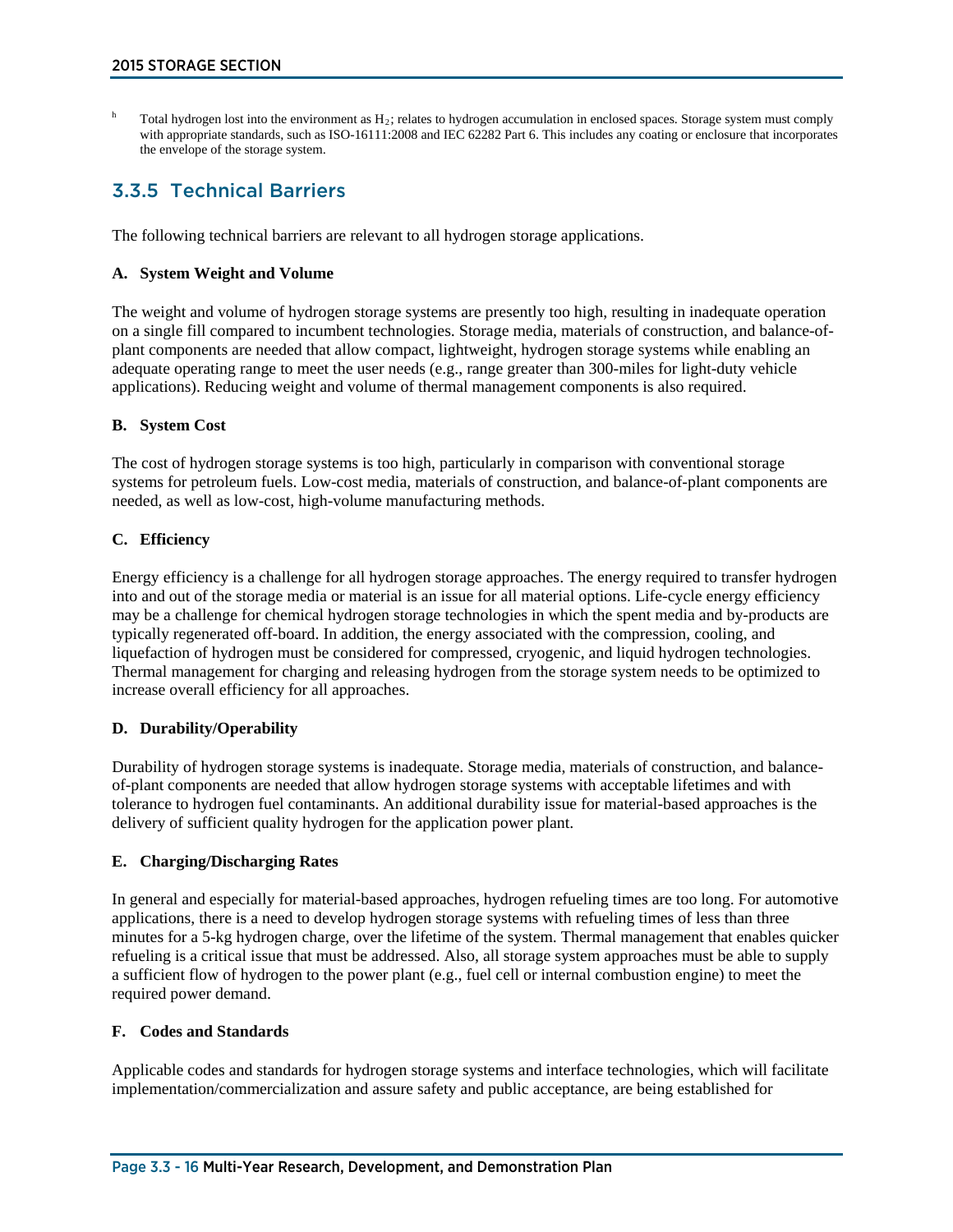automotive applications and need to be established for early market applications. Standardized hardware and operating procedures, and applicable codes and standards, are required.

# **G. Materials of Construction**

High-pressure containment for compressed gas and other high-pressure approaches limits the choice of construction materials and fabrication techniques, within weight, volume, performance, and cost constraints. For all approaches of hydrogen storage, vessel containment that is resistant to hydrogen permeation and corrosion is required. Research into new materials of construction, such as metal ceramic composites, improved resins, and engineered fibers, is needed to meet cost targets without compromising performance. Materials to meet performance and cost requirements for hydrogen delivery and off-board storage are also needed (see Hydrogen Delivery MYRD&D section).

# **H. Balance-of-Plant (BOP) Components**

Lightweight, cost-effective BOP components are needed for all approaches of hydrogen storage, especially those requiring high-pressure or extensive thermal management. These components include tubing, fittings, check valves, regulators, filters, relief and shut-off valves, heat exchangers, and sensors. System design and optimal packaging of components to meet overall volumetric targets are also required.

# **I. Dispensing Technology**

Requirements for dispensing hydrogen to and from the storage system have not been fully defined for all storage platforms. These include meeting heat rejection requirements during fueling especially for onboard reversible material-based approaches. For chemical hydrogen approaches, methods and technology to recover spent material from the fuel tank for regeneration during "refueling" are needed. Activities will be coordinated with the Delivery sub-program.

#### **J. Thermal Management**

For all approaches of hydrogen storage—compressed gas, cryogenic, and materials-based—thermal management is a key issue. In general, the main technical challenge is heat removal during hydrogen fueling of hydrogen for compressed gas and onboard reversible materials within fueling time requirements. Onboard reversible materials typically require heat to release hydrogen. Heat must be provided to the storage media at reasonable temperatures to meet the flow rates needed by the power plant, preferably using the waste heat of the power plant. Depending upon the chemistry, chemical hydrogen approaches often are exothermic upon release of hydrogen to the power plant, or optimally thermal neutral; exothermic systems will require heat rejection during operation.

# **K. System Life-Cycle Assessments**

Assessments of the full life-cycle, cost, efficiency, and environmental impact for hydrogen storage systems are lacking. An understanding of infrastructure implications, particularly for chemical hydrogen storage and approaches to reduce primary energy inputs, is lacking.

### Compressed Gas Systems

# **L. Lack of Tank Performance Data and Understanding of Failure Mechanisms**

An understanding of the fundamental mechanisms that govern composite tank operating cycle life and failure due to accident or to neglect is lacking. Research on tank performance and failure is needed to optimize tank structure for performance and cost. In addition, sensors and associated prediction correlations are needed to predict lifetime and catastrophic tank failure.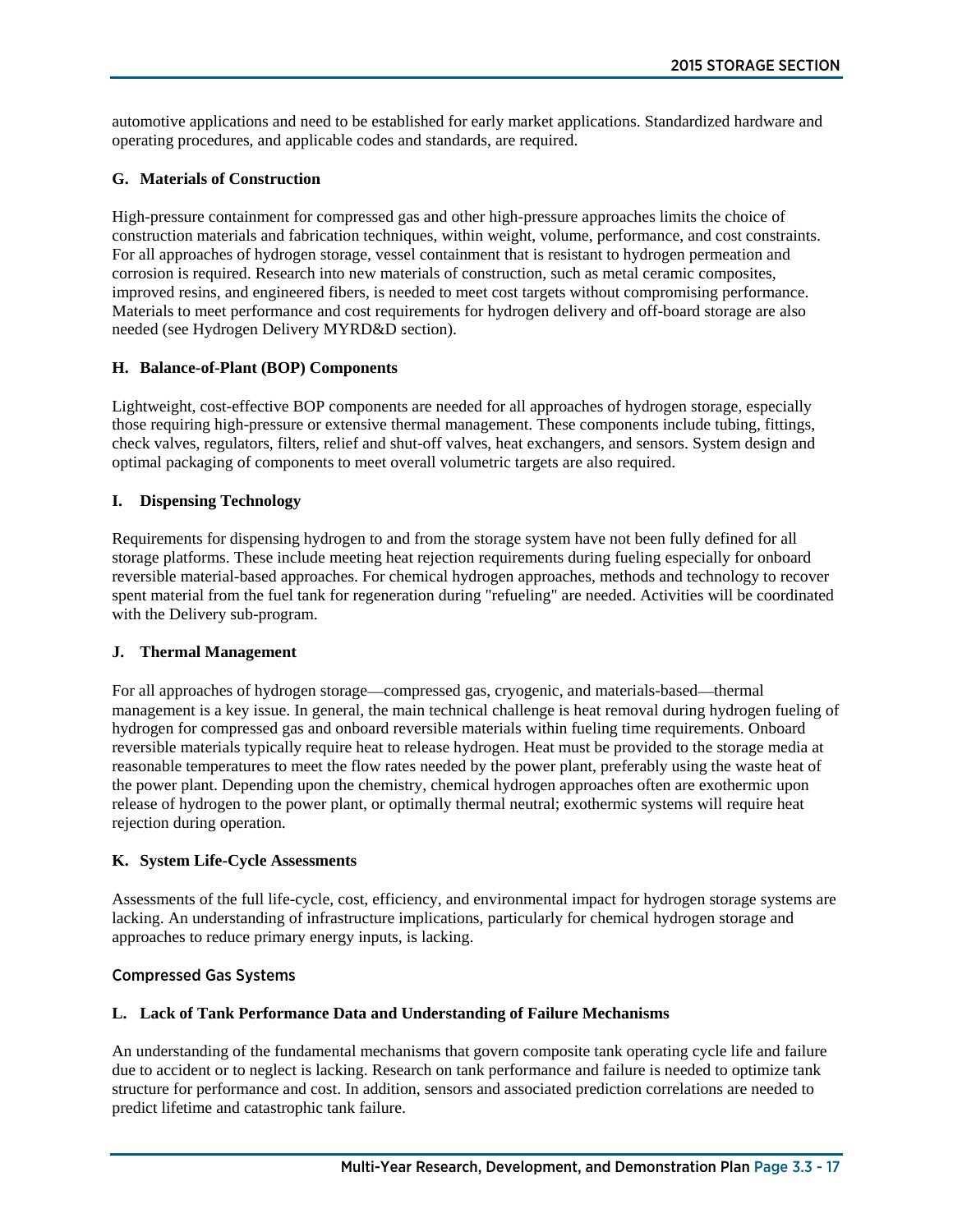### Cryogenic Liquid and Cryo-compressed Systems

#### **M. Liquefaction Energy Penalty**

The energy penalty associated with hydrogen liquefaction, typically about 30% of the lower heating value of hydrogen, is an issue. Methods to reduce the energy requirements for liquefaction are needed.

#### **N. Hydrogen Venting**

The boil-off and subsequent pressure rise of liquid and cold hydrogen requires venting, reduces operation range, and presents a potential safety/environmental hazard, particularly when in an enclosed environment. Materials and methods to reduce boil-off and venting from cryogenic systems are needed.

#### Reversible Materials-Based Storage Systems (Reversible Onboard)

#### **O. Lack of Understanding of Hydrogen Physisorption and Chemisorption**

Improved understanding and optimization of adsorption/absorption and desorption kinetics is needed to optimize hydrogen uptake and release capacity rates. An understanding of chemical reactivity and material properties, particularly with respect to exposure under different conditions (air, moisture, etc.) is also lacking.

### **P. Reproducibility of Performance**

Standard test protocols for evaluation of hydrogen storage materials are lacking. Reproducibility of performance both in synthesis of the material/media and measurement of key hydrogen storage performance metrics is an issue. Standard test protocols related to performance over time such as accelerated aging tests as well as protocols evaluating materials safety properties and reactivity over time are also lacking.

# Chemical Hydrogen Storage Systems (Typically Regenerated Off-board)

#### **Q. Regeneration Processes**

Low-cost, energy-efficient regeneration processes have not been established. Full life-cycle analyses need to be performed to understand cost, efficiency, and environmental impacts.

#### **R. By-Product/Spent Material Removal**

The refueling process is potentially complicated by removal of the by-product and/or spent material. System designs must be developed to address this issue and also the infrastructure requirements for off-board regeneration.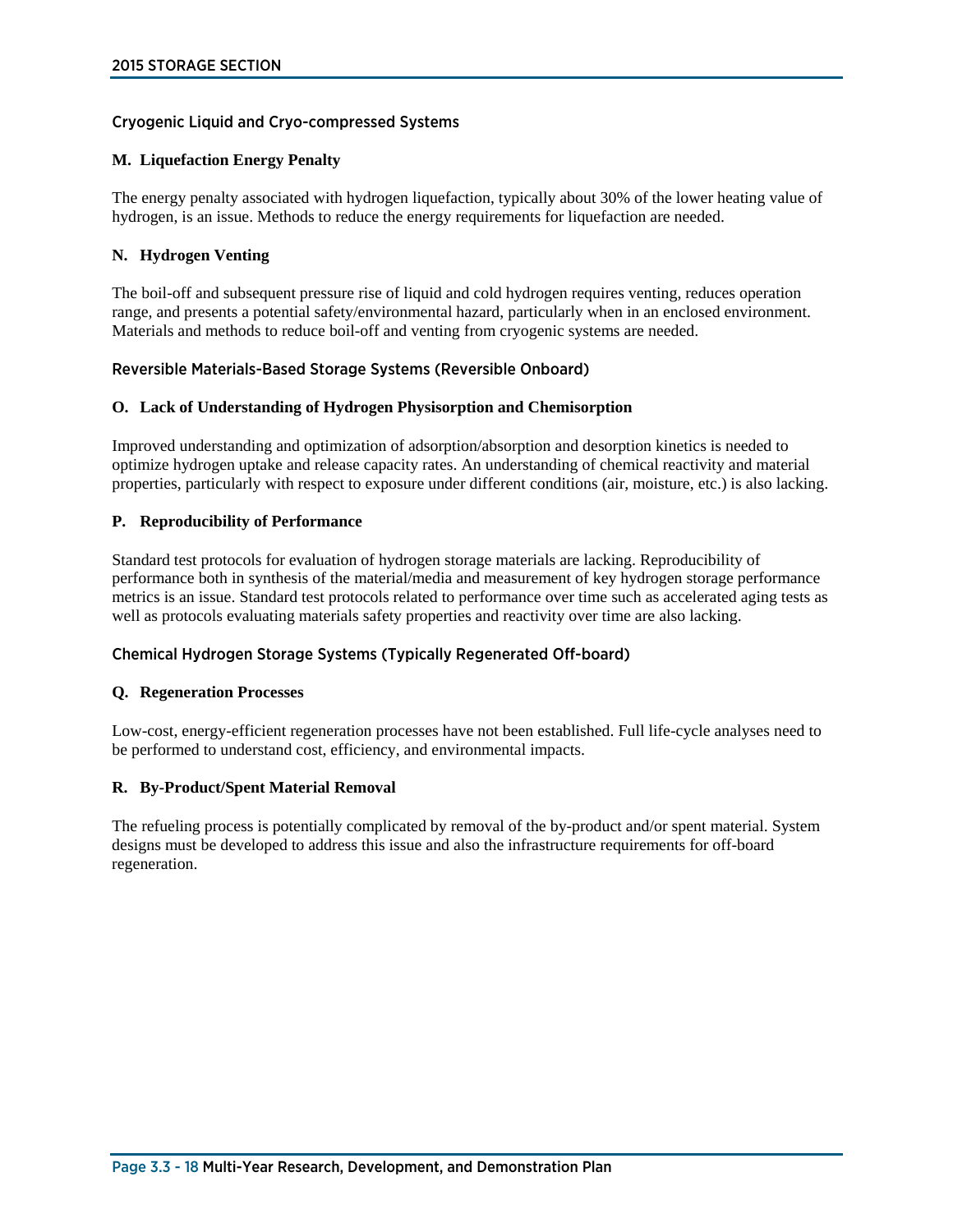# 3.3.6 Technical Task Descriptions

The technical task descriptions are presented in Table 3.3.8. Issues regarding safety will be addressed within each of the tasks. The barriers associated with each task appear after the task title.

|                | <b>Table 3.3.8 Technical Task Descriptions</b>                                                                                                                                                                                                                                                                                                                                                                                                                                                                                                                                                                                                                                                                                                                                                                                                                                                                      |                 |
|----------------|---------------------------------------------------------------------------------------------------------------------------------------------------------------------------------------------------------------------------------------------------------------------------------------------------------------------------------------------------------------------------------------------------------------------------------------------------------------------------------------------------------------------------------------------------------------------------------------------------------------------------------------------------------------------------------------------------------------------------------------------------------------------------------------------------------------------------------------------------------------------------------------------------------------------|-----------------|
| <b>Task</b>    | <b>Description</b>                                                                                                                                                                                                                                                                                                                                                                                                                                                                                                                                                                                                                                                                                                                                                                                                                                                                                                  | <b>Barriers</b> |
| $\mathbf{1}$   | <b>Material Discovery</b><br>Perform theoretical modeling to provide guidance for materials development.<br>$\bullet$<br>Determine the decomposition pathways and products of materials to better<br>$\bullet$<br>understand their mechanisms and kinetics.<br>Determine the $H_2$ storage capacity of potential storage materials and demonstrate<br>$\bullet$<br>reproducibility of their synthesis and capacity measurements.<br>Develop sorbent materials with increased binding energy and volumetric density.<br>Develop reversible metal hydrides with improved kinetics while maintaining high<br>$\bullet$<br>gravimetric capacity at relevant release temperatures and pressures.<br>Develop off-board regenerable materials with improved overall efficiency at relevant<br>$\bullet$<br>temperatures and pressures.<br>Develop cost-effective synthesis processes for promising materials.<br>$\bullet$ | $A-K$ , $O-R$   |
| 2              | Engineering<br>Develop complete integrated storage systems with appropriate operating<br>$\bullet$<br>parameters necessary to meet fuel cell power plant requirements at acceptable cost.<br>Develop low-cost, advanced compressed and cryogenic storage systems to meet<br>$\bullet$<br>performance targets.<br>Develop and optimize lower-cost and improved carbon fiber composites.<br>$\bullet$<br>Develop lightweight, low-cost, balance-of-plant components for advanced<br>compressed/cryogenic systems.<br>Coordinate with Delivery and Systems Analysis sub-programs to understand the<br>$\bullet$<br>interrelationship between onboard storage and delivery options (e.g., efficiency, cost,<br>etc.).<br>Develop cryo-tanks with reduced cost, improved dormancy, and validated system<br>$\bullet$<br>operation and cycle-life at cryogenic temperatures.                                              | $A-N, R$        |
| $\overline{3}$ | Analysis<br>Perform analyses to assess cost effectiveness of materials-based $H_2$ storage systems<br>$\bullet$<br>including scale-up to high-volume production.<br>Conduct analyses of high-volume production cost and performance metrics (e.g.,<br>$\bullet$<br>well-to-wheels efficiency, greenhouse-gas emissions as well as<br>volumetric/gravimetric capacities and other operating metrics) of competing $H_2$<br>storage materials-based systems to guide research toward the most viable systems.<br>Evaluate the safety performance of the complete systems.<br>$\bullet$<br>Ensure compatibility with applicable codes and standards for on-vehicle storage and<br>$\bullet$<br>fueling interface.                                                                                                                                                                                                      | $A-R$           |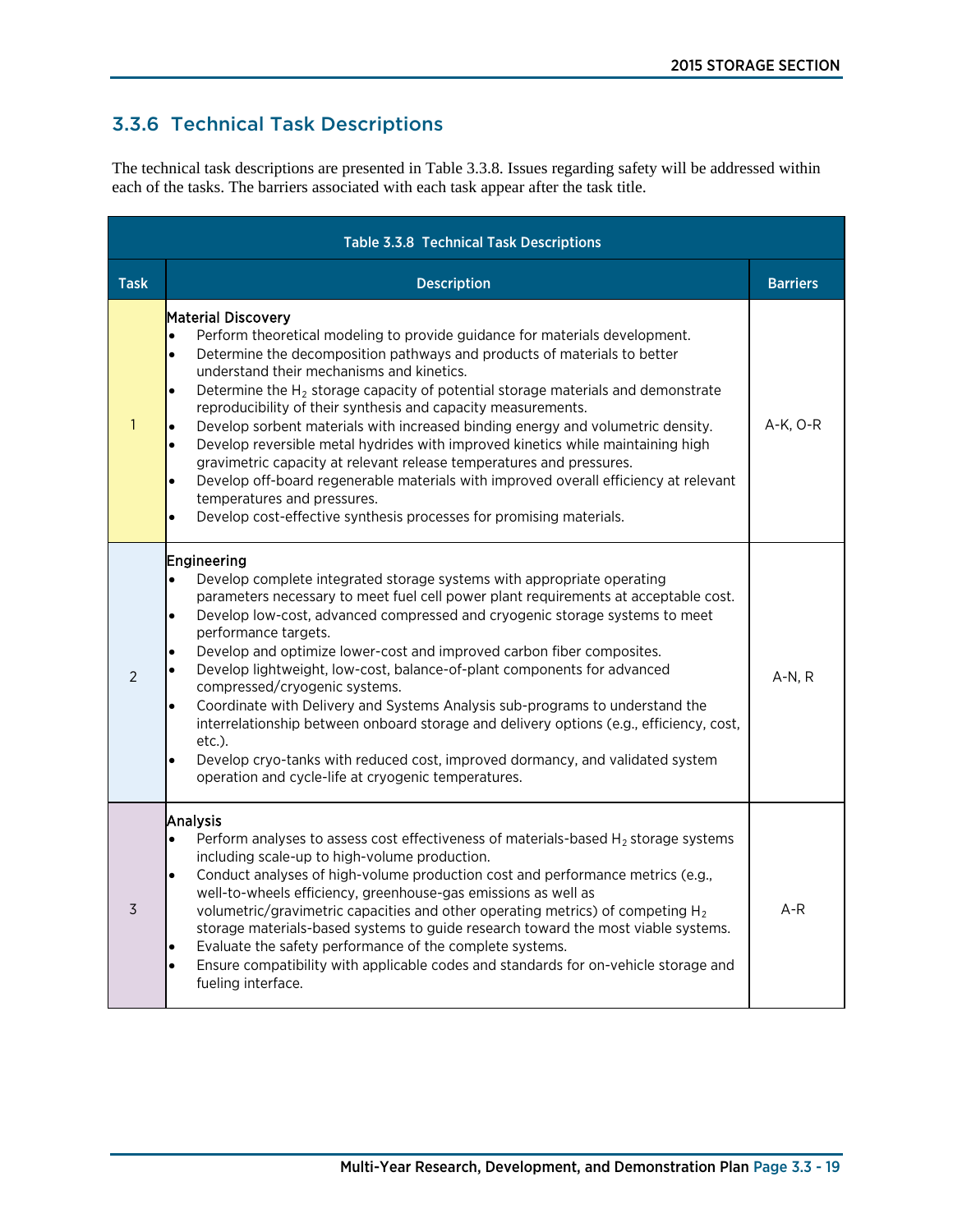# 3.3.7 Milestones

The following chart shows the interrelationship of milestones and tasks for the Hydrogen Storage sub-program from FY 2012 through FY 2020. The Hydrogen Storage sub-program inputs/outputs are summarized in Appendix B.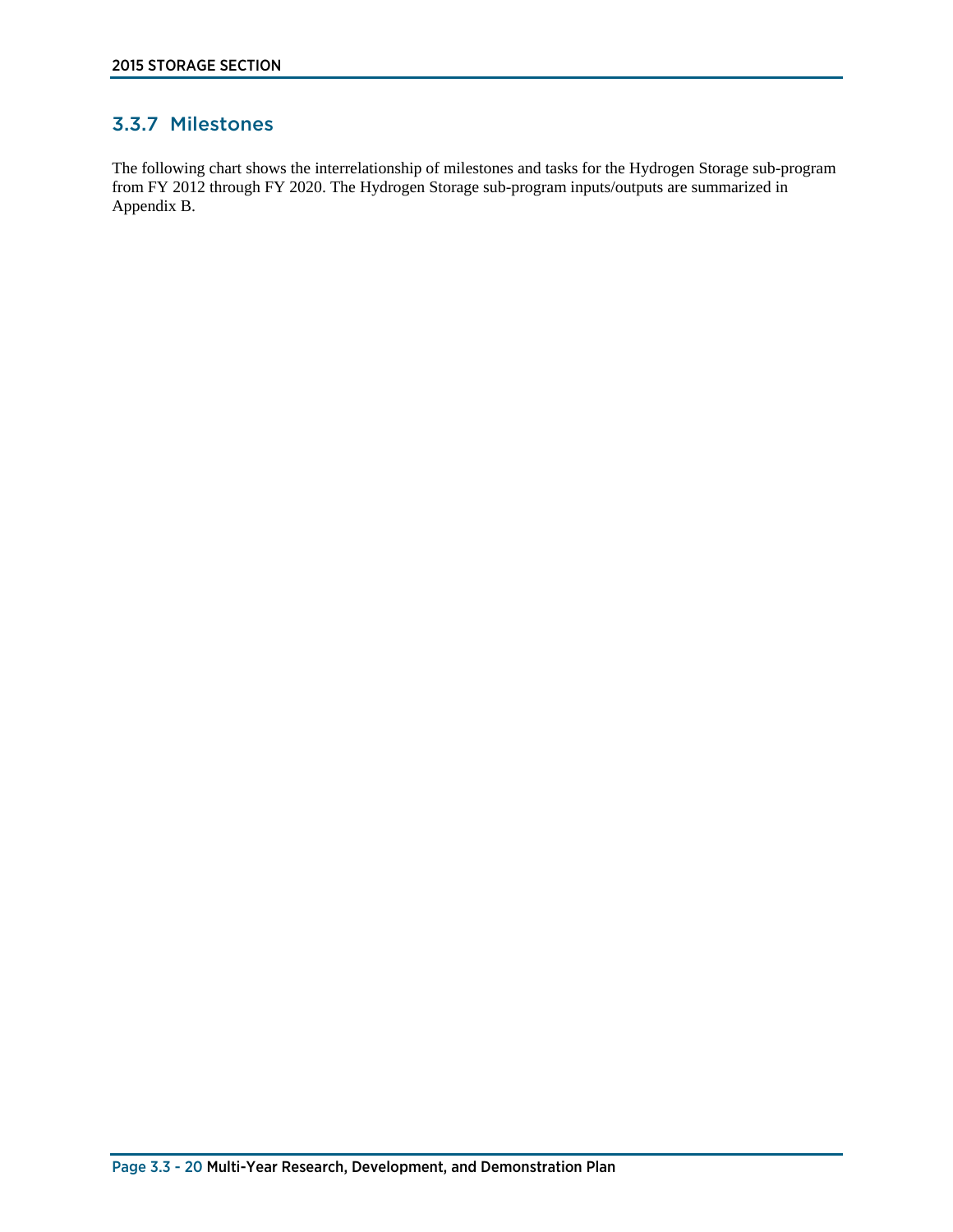**FY2011 FY2012 FY2013 FY2014 FY2015 FY2016 FY2017 FY2018 FY2019 FY2020**  $\Diamond$  Milestone  $\Box$  Necurring  $\bigcirc$  Input  $\Diamond$  Output  $\triangle$  Go/No-Go **Task 1: Material Discovery Task 2: Engineering**  Recurring **Task 3: Analysis** 4.1 1.2 1.3 1.4 1.5 1.6 1.7  $(1.8)$ 2.2  $\langle 2.3 \rangle$   $\langle 2.4 \rangle$   $\langle 2.6 \rangle$ 2.8  $\bigwedge$  $\left\langle \overline{3.1}\right\rangle$ 3.3 3.4  $(2.7)$  $(3.5)$  $(3.6)$  $\left\langle \stackrel{\frown}{3.7}\right\rangle$  $\triangle$ 

Milestone

**Hydrogen Storage Milestone Chart**

**Multi-Year RD&D Plan Page 3.3 - 21**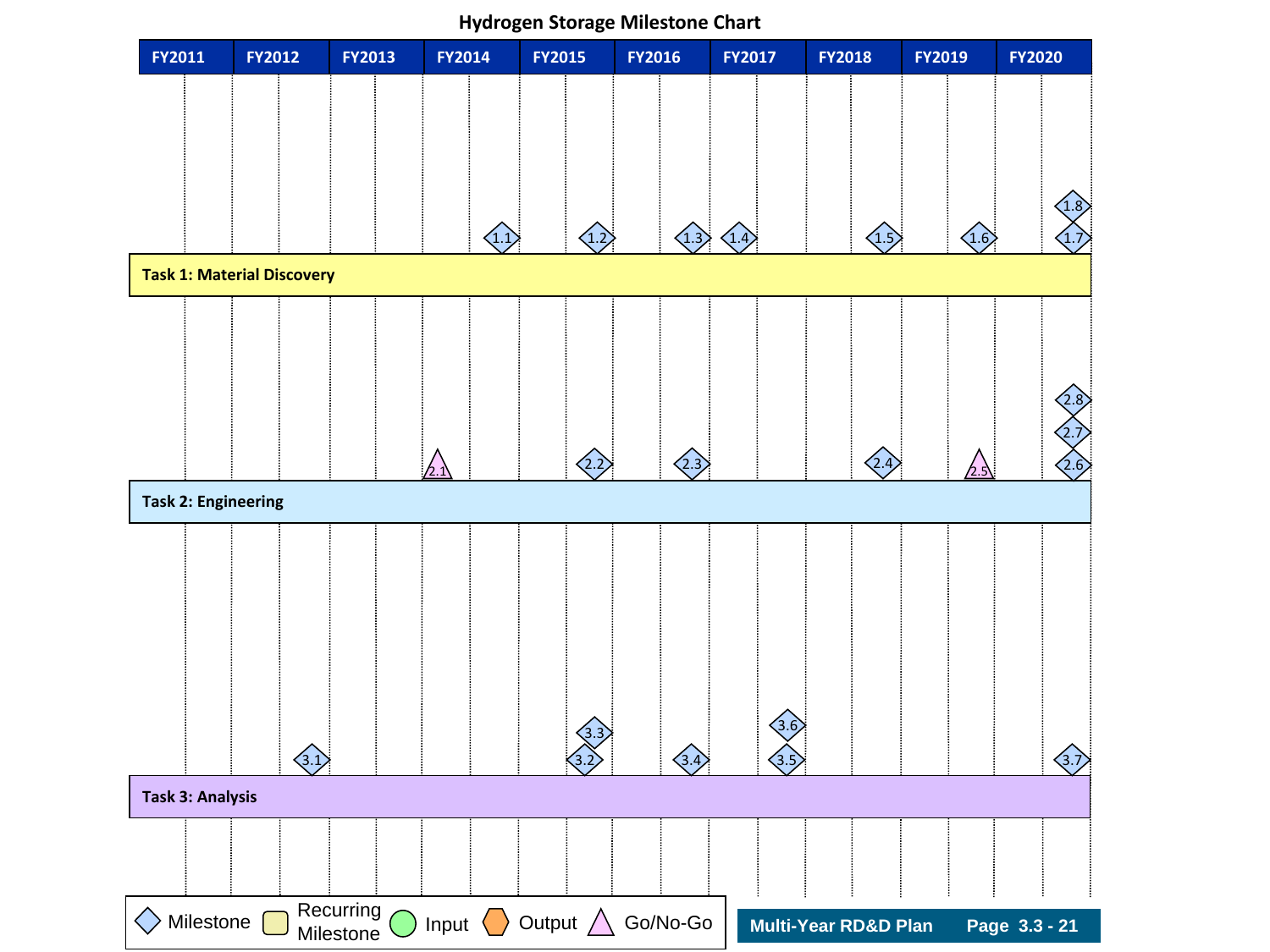|     | <b>Task 1: Material Discovery</b>                                                                                                                                                                                                                        |
|-----|----------------------------------------------------------------------------------------------------------------------------------------------------------------------------------------------------------------------------------------------------------|
| 1.1 | Material Handling: Determine applicability of $H_2$ storage materials for material handling applications. (4Q,<br>2014)                                                                                                                                  |
| 1.2 | Portable Power: Determine applicability of $H_2$ storage materials for portable power applications. (4Q,<br>2015)                                                                                                                                        |
| 1.3 | Material Handling: Down-select $H_2$ storage materials for material handling applications. (4Q, 2016)                                                                                                                                                    |
| 1.4 | Portable Power: Down-select $H_2$ storage materials for portable power applications. (2Q, 2017)                                                                                                                                                          |
| 1.5 | Transportation: Evaluate status and down-select endothermic chemical $H_2$ storage materials based on<br>technical and economic viability. (4Q, 2018)                                                                                                    |
| 1.6 | Transportation: Evaluate status and down-select metal hydrides based on their potential to meet a<br>system gravimetric capacity of 6 wt.% $H_2$ and an energy density of 0.05 kg $H_2/L$ with 90% onboard<br>efficiency. (4Q, 2019)                     |
| 1.7 | Transportation: Evaluate status and down-select adsorbents based on their potential to meet a system<br>gravimetric capacity of 5.5 wt.% $H_2$ and an energy density of 0.04 kg $H_2/L$ at ambient temperatures.<br>(4Q, 2020)                           |
| 1.8 | Transportation: Evaluate status and down-select chemical hydrides based on their potential to meet a<br>system gravimetric capacity of 6 wt.% $H_2$ and an energy density of 0.05 kg $H_2/L$ with a well-to-power<br>plant efficiency of 60%. (4Q, 2020) |
|     | <b>Task 2: Engineering</b>                                                                                                                                                                                                                               |
| 2.1 | Transportation: Go/No Go decision on construction of subscale sorbent and chemical hydride prototypes.<br>(1Q, 2014)                                                                                                                                     |
| 2.2 | Transportation: Determine material specific properties required for 2020 onboard storage system<br>targets. (4Q, 2015)                                                                                                                                   |
| 2.3 | Transportation: Complete subscale prototype and evaluate against 2020 targets. (4Q, 2016)                                                                                                                                                                |
| 2.4 | Material Handling: Complete prototype of an onboard sorbent and/or chemical $H_2$ system and evaluate<br>against 2015 targets. (4Q, 2018)                                                                                                                |
| 2.5 | Transportation: Go/No Go decision on materials-based system strategies to meet ultimate onboard<br>system storage targets. (4Q, 2019)                                                                                                                    |
| 2.6 | Transportation: Develop and verify onboard storage systems achieving capacity of 5.5% by weight and<br>an energy density of 0.04 kg $H_2/L$ . (4Q, 2020)                                                                                                 |
| 2.7 | Crosscutting: Reduce the high-volume cost of high-strength carbon fiber by 25% from \$13 per pound to<br>~\$9 per pound. (4Q, 2020)                                                                                                                      |
| 2.8 | Portable Power: Evaluate a complete prototype against DOE targets. (4Q, 2020)                                                                                                                                                                            |